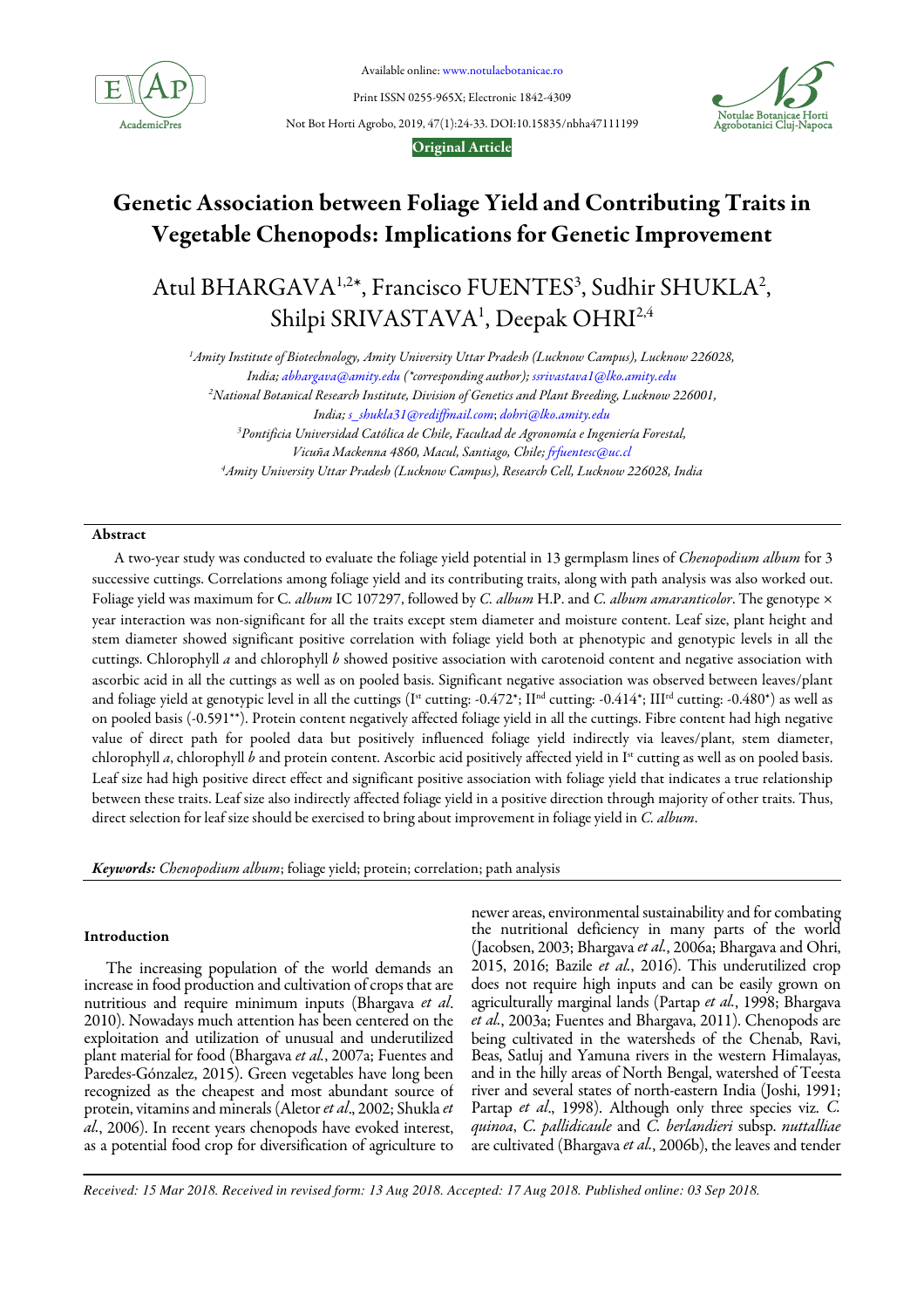stems of numerous other species are consumed as food and fodder (Tanaka, 1976; Kunkel, 1984, Partap and Kapoor, 1985; Partap, 1990; Moerman, 1998; Partap et al., 1998). The foliage of *Chenopodium* constitutes an inexpensive and rich source of protein (26-64 g/kg), carotenoids (78-190 mg/kg) and vitamin C (0.5-2.4 g/kg) (Prakash et al., 1993; Fuentes and Paredes-Gónzalez, 2015). Besides this, the plant is recognized as an important medicinal plant in various ancient texts as well as by ethnic communities in many regions of the world (Bakshi et al., 1999; Kirtikar and Basu, 2001; Singh et al., 2003). Thus, vegetable chenopods are gaining importance due to their nutritional superiority and their ability to grow in agriculturally marginal lands with low levels of external inputs (Bhargava et al., 2006a). This makes it a potential crop for future diversification of agriculture in various parts of the world (Bilalis et al., 2018).

Yield is a complex quantitative measure being affected by genetic and environmental factors as a result of which direct selection based on yield could be misleading. Most of the traits of interest to the breeders are complex and are the result of interaction of a number of components. Due to this reason, the breeder is interested in understanding the relationship between yield and its components for making the best use of these relationships in selection (Bhargava et al., 2008). Correlation coefficient analysis quantifies the relationship between a given pair of traits and is of prime importance in yield improvement. Correlations between different traits have three main causes viz. pleiotropy, linkage and environmental effects (Falconer, 1989; Chen and Lübberstedt, 2010). A pleiotropic gene causes variation in two or more traits when the gene is segregating and is the major cause of correlation in populations, which have mated at random for successive generations (Solovieff et al., 2013). Linkage causes transient correlations but is broken by recombination in some populations (Falconer, 1989). Environmental correlations show similarity or dissimilarity in the response of traits to a specific environment and therefore correlations between traits obtained in one environment are not much reliable in predicting the response of the same population in another environment. (Falconer, 1989; Aastveit and Aastveit, 1993; Manenti et al., 2016). Knowledge about the magnitude and sign (positive or negative) of genotypic correlation is important for understanding the relationship between traits and fitness in natural populations, for prediction of correlated responses to selection and for formulation of selection indices in breeding programmes (Bhargava et al., 2007b; Punzalan et al., 2014; Madrid et al., 2018). However, correlation alone does not reliably predict the success of selection because high correlation between two traits might be due to the influence of a third trait or a group of traits (Bizeti et al., 2004). The information derived from correlation coefficients should therefore be augmented by partitioning of correlation coefficients into direct and indirect effects using the path coefficient analysis (Sincik and Goksoy,  $201\overline{4}$ 

Path analysis, an extension of multiple regression (Streiner, 2005), has been widely used in crop breeding to determine the nature of relationships between yield and its contributing components and to identify components with significant effects on yield for potential use as selection criteria. Wright (1921) first used this approach to organize and graphically portray the relationships between predictor variables and response variable through a path diagram based on experimental results. Path analysis, also known as standardized partial-regression coefficient, partitions the correlation coefficients into direct and indirect effects and thereafter allows the separation of direct influence of each trait on yield from the indirect effects caused by mutual association among the traits themselves (Garcia del Morel et al., 2003). In agriculture, path analysis has been extensively used by breeders to assist in the identification of traits that are useful as selection criteria to improve crop yield (dos Santos et al., 2014; Mihretu et al., 2014; Sincik and Goksoy, 2014; Ranjbar et al., 2015; Khan et al., 2016; Siddiqi et al., 2016). Although considerable literature is available on correlation and path analysis in other foliage crops (Kaul et al., 1996; Young et al., 2000; Carpici and Celik 2010; Abel et al., 2017), a limited amount of work has been conducted in Chenopodium spp. (Risi and Galwey, 1989; Bhargava et al., 2003b) and that too is limited to grain chenopods. There is no study with regard to foliage yield in vegetable chenopods. Thus, the present investigation was undertaken to gain in-depth knowledge of the interrelationship among various morphological and quality traits in successive cuttings, and to elucidate the extent and direction (positive and negative) of direct and indirect influence of component characters over yield.

#### Materials and Methods

# Experimental site

The experiment was conducted at the experimental field of National Botanical Research Institute (N.B.R.I.), Lucknow, India. The experimental site is situated at an altitude of 120 m above sea level at 26.5°N latitude and 80.5°E longitude. In the Indo-Gangetic Plains of North India there are two main crop seasons, summer (Kharif-March to July) and winter (Rabi- October to February). Chenopodium grows mostly during the rabi season during which the minimum and maximum temperature ranges from 2.5-19 °C and 14-29 °C respectively.

# Experimental material

A large collection of Chenopodium spp. is being maintained at N.B.R.I that contains locally available as well as introduced germplasm lines of C. album. Some of them have been collected during many expeditions to the Himalayan region while others have been introduced. The experimental material comprised 13 germplasm lines of C. album of which 9 were hexaploid, 1 tetraploid and 3 diploid (Table 1).

#### The experiment

The material was evaluated for 2 successive years in a randomized block design with 3 replications. The plot size for each replication in each year was  $4 \text{ m}^2$  with 6 rows per plot, spaced 30 cm apart. The field was disc ploughed and then harrowed and raked to obtain a good seed bed before sowing. No chemical fertilizer, fungicide or insecticide was applied either before or during the experiment. Weeding followed by hoeing was done at an interval of 20 days during the crop season. Irrigation was applied as and when needed.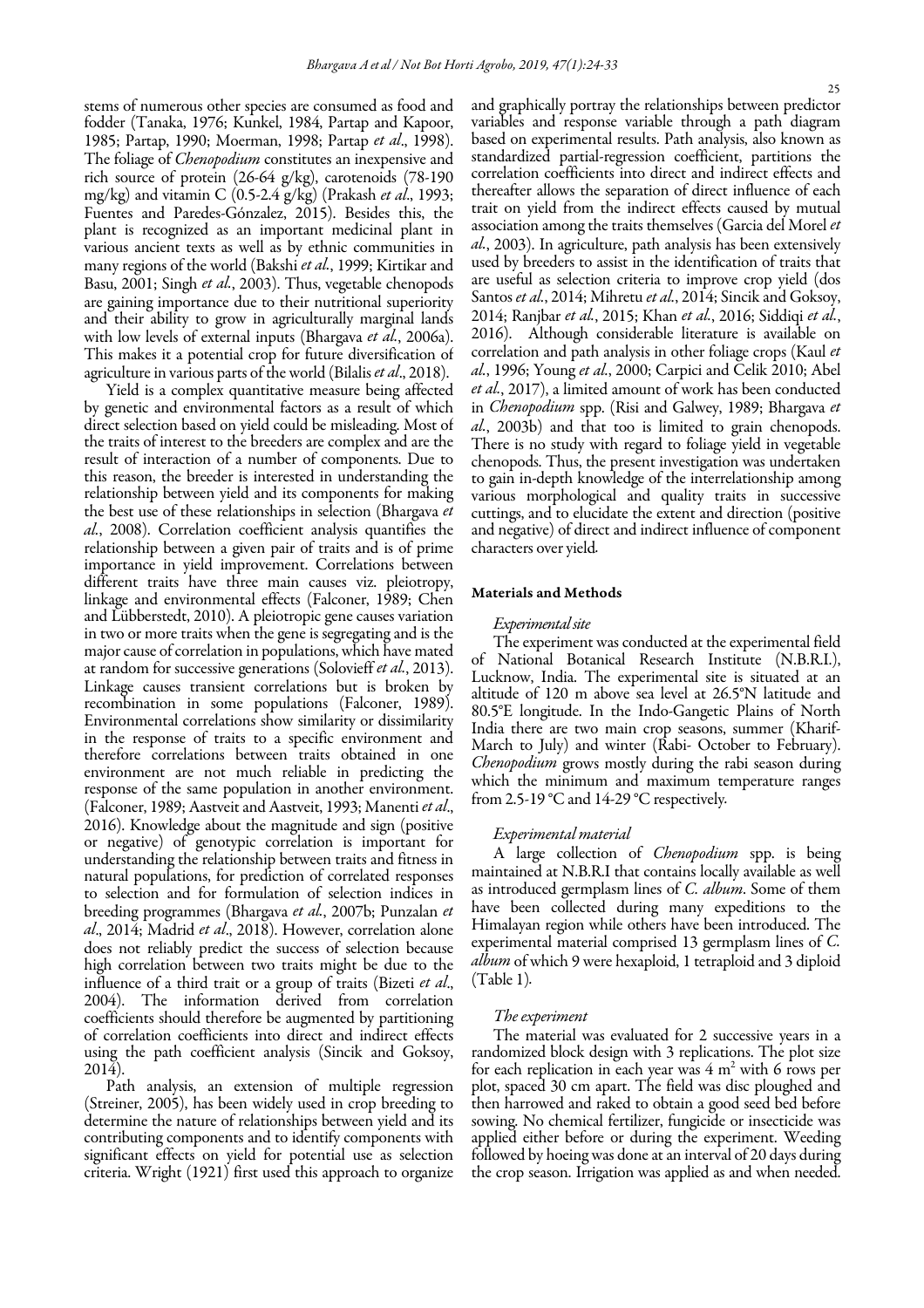| Germplasm lines          | Ploidy level             | Chromosome number | Origin                     |
|--------------------------|--------------------------|-------------------|----------------------------|
| C. album PRC 9802        |                          |                   | Himachal Pradesh, India    |
| C. album IC 107297       | $\overline{\phantom{a}}$ |                   | Himachal Pradesh, India    |
| C. album 'Mexico'        | 4x                       | 36                | Mexico                     |
| C. album (local red)     | 2x                       | 18                | Lucknow, India             |
| C. album 'Siliguri'      | 2x                       | 18                | Siliguri, India            |
| C. album amaranticolor   | 6x                       | 54                | Himachal Pradesh, India    |
| $C.$ album ' $H.P.'$     | 6x                       | 54                | Himachal Pradesh, India    |
| C. album 605700          | 6x                       | 54                | Michigan, USA <sup>a</sup> |
| C. album CHEN 60/76      | 6x                       | 54                | Belgium <sup>b</sup>       |
| C. album CHEN 95/97      | 6x                       | 54                | Unknown $^{\rm b}$         |
| C. album 'Czech'         | 6x                       | 54                | Czech Republic             |
| C. album 'Iowa'          | 6x                       | 54                | Iowa, USA                  |
| C. album 'Chandanbathua' | 2x                       | 18                | India                      |
| $rac{1}{2}$<br>TTCD      |                          |                   |                            |

<sup>a</sup> Source- U.S.D.A.<br><sup>b</sup> Source- I.P.K. Gatersleben, Germany.

The germplasm was sown as a winter crop around mid-November in both the years. In each year, 3 foliage cuttings were performed at an interval of 15 days starting after  $3<sup>rd</sup>$ week of sowing. Data was recorded on 5 randomly selected plants from each replication in each cutting for 5 morphological traits namely plant height (cm), branches / plant, leaves/plant, leaf size (cm<sup>2</sup>) and stem diameter (cm), separately for each cutting. Foliage yield was recorded as fresh weight on plot basis for each of the 3 cuttings and pooled for total foliage yield. Besides this, 7-quality traits viz. leaf moisture (%), chlorophyll *a* (mg g<sup>-1</sup>), chlorophyll *b* (mg g<sup>-1</sup>), carotenoid (mg 100g<sup>-1</sup>), fibre (%), protein (%) and ascorbic acid (%) were also estimated for individual cuttings from the bulked leaves of each replication. Chlorophyll  $a$ , chlorophyll  $b$ and carotenoid was estimated in fresh leaves per the method proposed by Jensen (1978). Leaf protein was analysed in dried leaves following the method of Lowry et al. (1951), while ascorbic acid was analysed in fresh leaves as Glick (1954). Fibre content was estimated using the method proposed by Watson (1994).

#### Statistical analysis

 on foliage yield. A trait was considered as effective if it The data were subjected to analysis of variance (ANOVA) as per Singh and Chaudhary (1985). The pooled mean values of both the experimental years were subjected to further statistical analysis. Genotypic and phenotypic correlations among different characters were analysed following Johnson et al. (1955). Path analysis (Dewey and Lu, 1959) was carried out to study the direct and indirect effects of dependent and independent variables showed significant positive correlation with yield, high positive direct effect and minimal negative indirect effect on yield.

#### Results

There were highly significant differences among the germplasm lines for most of the traits in individual cuttings as well as for pooled values except for chlorophyll  $b$  in  $III^{rd}$ cutting in Year 1 (range:  $0.96 - 0.217$  mg g<sup>-1</sup>), carotenoid in

 $II<sup>nd</sup>$  cutting in Year 2 (range: 8.32-17.16 mg  $g<sup>-1</sup>$ ) and pooled data for leaf size in Year 2 (Table 2). These results indicate a high degree of variation for morphological as well as qualitative variation among the lines under study. The genotype  $\times$  year interaction was non-significant for all the traits except stem diameter and moisture content (Table 2).

A perusal of foliage yield data (Table 3) revealed that mean foliage yield of 13 germplasm lines in both the years generally increased with successive cuttings and was maximum in the III<sup>rd</sup> cutting  $(2.25 \pm 0.25 \text{ kg phot}^{-1}$  and  $2.09+0.26$  kg plot<sup>-1</sup>) (Table 3). Simultaneously, foliage yield increased in successive cuttings in each germplasm line in the year 1, except IC 107297, CHEN 60/76 and CHEN 95/97, which showed decrease after  $II<sup>nd</sup>$  cutting while, in year 2 only six germplasm lines showed increase in successive cuttings. Highest foliage yield for crop year 1 was recorded in IC 107297  $(3.13 \pm 0.42 \text{ kg plot}^{-1})$ , followed by 'H.P.'  $(3.04+0.34 \text{ kg plot}^{-1})$  and 'amaranticolor'  $(2.56+0.30 \text{ kg})$ plot<sup>-1</sup>) while for year 2, IC 107297  $(3.03\pm0.39 \text{ kg plot}^{-1})$ gave the highest yield, followed by 'H.P.' (2.94<u>+</u>0.27 kg plot<sup>-1</sup>)<br><sup>1</sup>) and '*amaranticolor*' (2.41<u>+</u>0.20 kg plot<sup>-1</sup>).

Correlation analysis revealed that the values of genotypic correlation were generally higher than corresponding phenotypic values for most of the traits (Table 4). Leaf size, plant height and stem diameter showed consistent positive significant correlation with foliage yield both at phenotypic and genotypic levels in all the cuttings. All these traits were strongly associated with foliage yield on pooled basis, phenotypically (leaf size: 0.866\*\*; plant height: 0.698\*\*; stem diameter: 0.641\*\*) as well as genotypically (leaf size: 0.894\*\*; plant height: 0.714\*\*; stem diameter: 0.682\*\*). At genotypic level, significant negative correlation was observed between leaves / plant and foliage yield in all the cuttings  $(I^{\text{st}})$ cutting:  $-0.472^*$ ; II<sup>nd</sup> cutting:  $-0.414^*$ ; III<sup>nd</sup> cutting:  $-0.480^*$ ) as well as on pooled basis (-0.591\*\*). Branches/plant showed significant positive association with leaves/plant in the first 2 cuttings (genotypic values 0.604\*\* and 0.617\*\* respectively) and on pooled basis (genotypic value 0.417\*). The corresponding phenotypic values were also significant, albeit a little lower in comparison to genotypic values. It was observed that among all the quality traits only chlorophyll a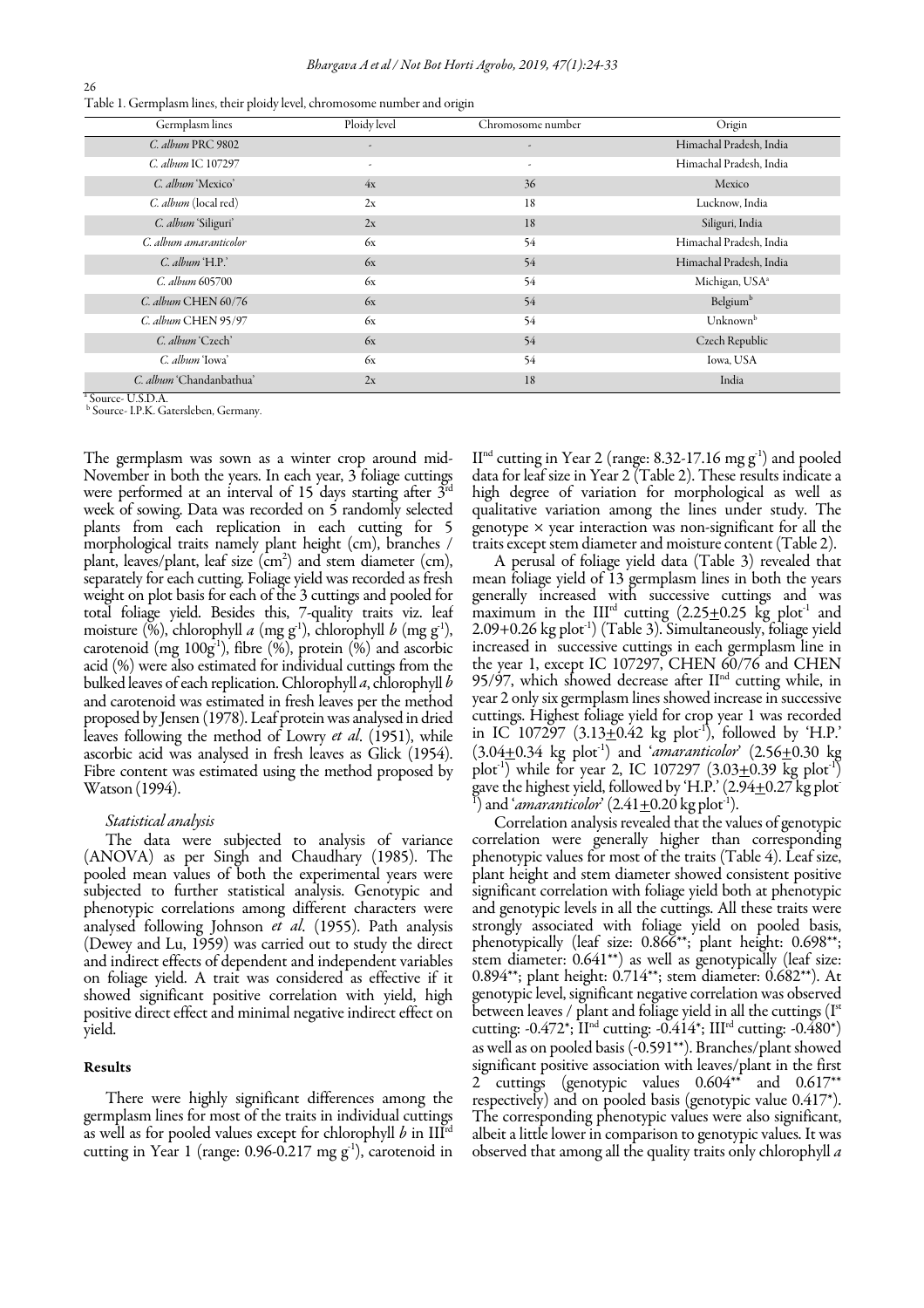and  $b$  showed consistent correlation with foliage yield in all the cuttings. Chlorophyll  $a$  was positively associated with foliage yield in all the cuttings, both phenotypically  $(I^{\text{st}})$ cutting:  $0.680**$ ; II<sup>nd</sup> cutting:  $0.455*$ ; III<sup>rd</sup> cutting:  $0.474*$ ) and genotypically (I<sup>st</sup> cutting:  $0.741**$ ; II<sup>nd</sup> cutting:  $0.480*$ ; IIIrd cutting: 0.484\*). Positive association also existed between chlorophyll b and foliage yield that decreased with each successive cutting, but was significant in the first 2 cuttings. An interesting observation was that leaf size exhibited highly significant positive association with chlorophyll a and chlorophyll  $b$  in all the cuttings and on pooled basis. Leaf moisture content was negatively associated with chlorophyll  $a$ , chlorophyll  $b$  and carotenoid content in the  $I^{\text{st}}$  cutting and on pooled basis. Chlorophyll  $a$ and b were positively correlated between themselves and with stem diameter in all the cuttings and on pooled basis. Chlorophyll  $a$  and chlorophyll  $b$  showed positive association with carotenoid content and negative association with ascorbic acid in all the cuttings as well as on pooled basis. The most striking results were obtained in relation to foliage yield and 3 major nutritional traits viz. carotenoid, protein and ascorbic acid. It was noticed that the association between foliage yield and these traits was positively significant in the  $I<sup>st</sup>$  cutting, then the association decreased and became positive but non-significant in II<sup>nd</sup>

cutting and finally became negative in the IIIrd cutting. Fibre content (range: 7.68-15.82%) showed least association with all other quality traits as well as with foliage yield.

Leaf size showed positive direct effect towards foliage yield in all the cuttings ( $I^{\text{st}}$  cutting: 0.183;  $II^{\text{nd}}$  cutting: 0.280;  $III<sup>rd</sup>$  cutting: 0.710) and on pooled basis  $(1.640)$  (Table 5). In contrast, leaves/plant exhibited negative path with foliage yield in all the cuttings  $(-1.791, -0.339)$  and  $-0.245$ respectively) (Table 5). Stem diameter also exhibited direct negative path with foliage yield in all the cuttings, except in II<sup>nd</sup> cutting, however it was positively contributing to foliage yield via leaves/plant, moisture content, fibre and ascorbic acid. Branches/plant directly influenced foliage yield in all the cuttings except in IIIrd cutting, and was the only trait, which indirectly influenced all the quality traits positively (Table 5). Plant height, in spite of having significant genotypic correlation with foliage yield, showed direct negative effect in all the cuttings except in  $III<sup>rd</sup>$  cutting, as well as on pooled basis. Chlorophyll  $a$  and chlorophyll  $b$ positively contributed towards yield for pooled data, while carotenoid showed positive direct effect towards foliage yield in all the cuttings (range:  $6.23-18.92$  mg  $100$  g<sup>-1</sup>). Protein content negatively affected foliage yield in all the cuttings (range: 2.62-5.29%). Fibre content had high negative value of direct path for pooled data but positively influenced foliage yield indirectly via leaves/plant, stem

Table 2. Analysis of variance for different morphological and quality traits in vegetable *Chenopodium* (C. album L.) for 3 cuttings and pooled data over 2 years

| Traits/Years                                                                                                                                                                      |            | $Ist$ Cutting |            | $IInd$ Cutting |            | III <sup>rd</sup> Cutting | Pooled data | $G \times Y^a$ |          |
|-----------------------------------------------------------------------------------------------------------------------------------------------------------------------------------|------------|---------------|------------|----------------|------------|---------------------------|-------------|----------------|----------|
|                                                                                                                                                                                   | Year 1     | Year 2        | Year 1     | Year 2         | Year 1     | Year 2                    | Year 1      | Year 2         |          |
| Plant height (cm)                                                                                                                                                                 | $46.30**$  | $51.13**$     | $120.10**$ | 139.42**       | 88.53**    | $104.21***$               | $18.60**$   | $21.49**$      | 13.44    |
| Branches/plant                                                                                                                                                                    | $7.92**$   | $7.48**$      | $13.07**$  | $11.15**$      | $12.19**$  | $16.55***$                | $4.11**$    | $3.70**$       | 4.90     |
| Leaves/plant                                                                                                                                                                      | $114.50**$ | 133.17**      | 155.24**   | $178.19**$     | $81.46**$  | 121.24**                  | 39.15**     | $44.16**$      | 21.13    |
| Leaf size $(cm2)$                                                                                                                                                                 | 249.11**   | $204.51**$    | 351.87**   | 384.16**       | 293.40**   | 306.92**                  | $163.92**$  | 119.05         | 108.32   |
| Stem diameter (cm)                                                                                                                                                                | $0.034**$  | $0.012**$     | $0.021**$  | $0.016**$      | $0.029**$  | $0.016**$                 | $0.012**$   | $0.017**$      | $0.027*$ |
| Moisture $(\% )$                                                                                                                                                                  | $11.53**$  | $19.49**$     | $15.22**$  | 28.28**        | $9.02**$   | $21.38**$                 | $3.13**$    | $4.72**$       | $6.19*$  |
| Chlorophyll $a$ (mg g <sup>-1</sup> )                                                                                                                                             | $0.22***$  | $0.31**$      | $0.26**$   | $0.15***$      | $0.09*$    | $0.12**$                  | $0.06**$    | $0.10**$       | 0.06     |
| Chlorophyll $b$ (mg $g^{-1}$ )                                                                                                                                                    | $0.04**$   | $0.06**$      | $0.03**$   | $0.04***$      | 0.003      | $0.02**$                  | $0.01**$    | $0.02**$       | 0.01     |
| Carotenoid $(mg 100g^{-1})$                                                                                                                                                       | $0.007**$  | $0.004**$     | $0.005***$ | 0.009          | $0.006**$  | $0.010**$                 | $0.004**$   | $0.002**$      | 0.004    |
| Fibre $(\% )$                                                                                                                                                                     | $7.44**$   | $6.30**$      | $9.31**$   | $8.19**$       | $11.53***$ | $14.24**$                 | $3.49**$    | $4.03**$       | 4.92     |
| Protein $(\%)$                                                                                                                                                                    | $0.94***$  | $0.79**$      | $0.32**$   | $0.42***$      | $0.46***$  | $0.41**$                  | $0.32**$    | $0.39**$       | 0.24     |
| Ascorbic acid (%)                                                                                                                                                                 | $0.005***$ | $0.004**$     | $0.004**$  | $0.004*$       | $0.004**$  | $0.005**$                 | 0.002       | $0.003**$      | 0.001    |
| Foliage yield (kg/plot)<br>$\frac{1}{2}$ Construent properties of $\frac{1}{2}$ , $\frac{1}{2}$ Contract $\frac{1}{2}$ , $0.05$ , $\frac{1}{2}$ , Contract $\frac{1}{2}$ , $0.01$ | $1.39**$   | $1.53**$      | $2.41**$   | $2.30**$       | $2.84***$  | $2.76**$                  | $2.03***$   | $2.24***$      | 1.17     |

Genotype x year interaction;  $*$  Significant at  $P \le 0.05$ ;  $*$  Significant at  $P \le 0.01$ .

Table 3. Foliage yield of 13 germplasm lines of vegetable Chenopodium (C. album) for 2 successive years

| Genotype                 |               | Year 1                   |                           |              |               | Year 2                   |                           |      |  |  |  |
|--------------------------|---------------|--------------------------|---------------------------|--------------|---------------|--------------------------|---------------------------|------|--|--|--|
|                          | $Ist$ cutting | II <sup>nd</sup> cutting | III <sup>rd</sup> cutting | Mean         | $Ist$ cutting | II <sup>nd</sup> cutting | III <sup>rd</sup> cutting | Mean |  |  |  |
| C. album PRC 9802        | 0.8           | 2.4                      | 3.35                      | 2.18         | 0.69          | 2.17                     | 3.64                      | 2.16 |  |  |  |
| C. album IC 107297       | 2.3           | 3.71                     | 3.4                       | 3.14         | 2.24          | 3.5                      | 3.36                      | 3.03 |  |  |  |
| C. album 'Mexico'        | 1.46          | 1.85                     | 2.03                      | 1.78         | 1.54          | 2.04                     | 2.29                      | 1.96 |  |  |  |
| C. album (local red)     | 0.98          | 1.2<br>1.72              | 1.64<br>2.04              | 1.27<br>1.74 | 1.11          | 1.13<br>1.55             | 0.88                      | 1.04 |  |  |  |
| C. album 'Siliguri'      | 1.45          |                          |                           |              | 1.22          |                          | 1.84                      | 1.54 |  |  |  |
| C. album amaranticolor   | 1.96          | 2.8                      | 2.94                      | 2.57         | 2             | 2.66                     | 2.58                      | 2.41 |  |  |  |
| $C.$ album ' $H.P.'$     | 2.35          | 3.31                     | 3.48                      | 3.05         | 2.48          | 3.43                     | 2.91                      | 2.94 |  |  |  |
| $C_{c}$ album 605700     | 0.8           | 1.49                     | 2.27                      | 1.52         | 0.71          | 1.87                     | 2.35                      | 1.64 |  |  |  |
| C. album CHEN 60/76      | 0.96          | 1.4                      | 1.23                      | 1.20         | 1.04          | 1.09                     | 0.92                      | 1.02 |  |  |  |
| C. album CHEN 95/97      | 0.7           | 1.89                     | 0.95                      | 1.18         | 0.59          | 1.68                     | 1.23                      | 1.17 |  |  |  |
| C. album 'Czech'         | 0.39          | 0.64                     | 0.78                      | 0.60         | 0.24          | 0.4                      | 0.58                      | 0.41 |  |  |  |
| C. album 'Iowa'          | 2.16          | 2.6                      | 2.72                      | 2.49         | 2.06          | 2.37                     | 2.09                      | 2.17 |  |  |  |
| C. album 'Chandanbathua' | 1.32          | 2.41                     | 2.5                       | 2.08         | 1.43          | 2.06                     | 2.61                      | 2.03 |  |  |  |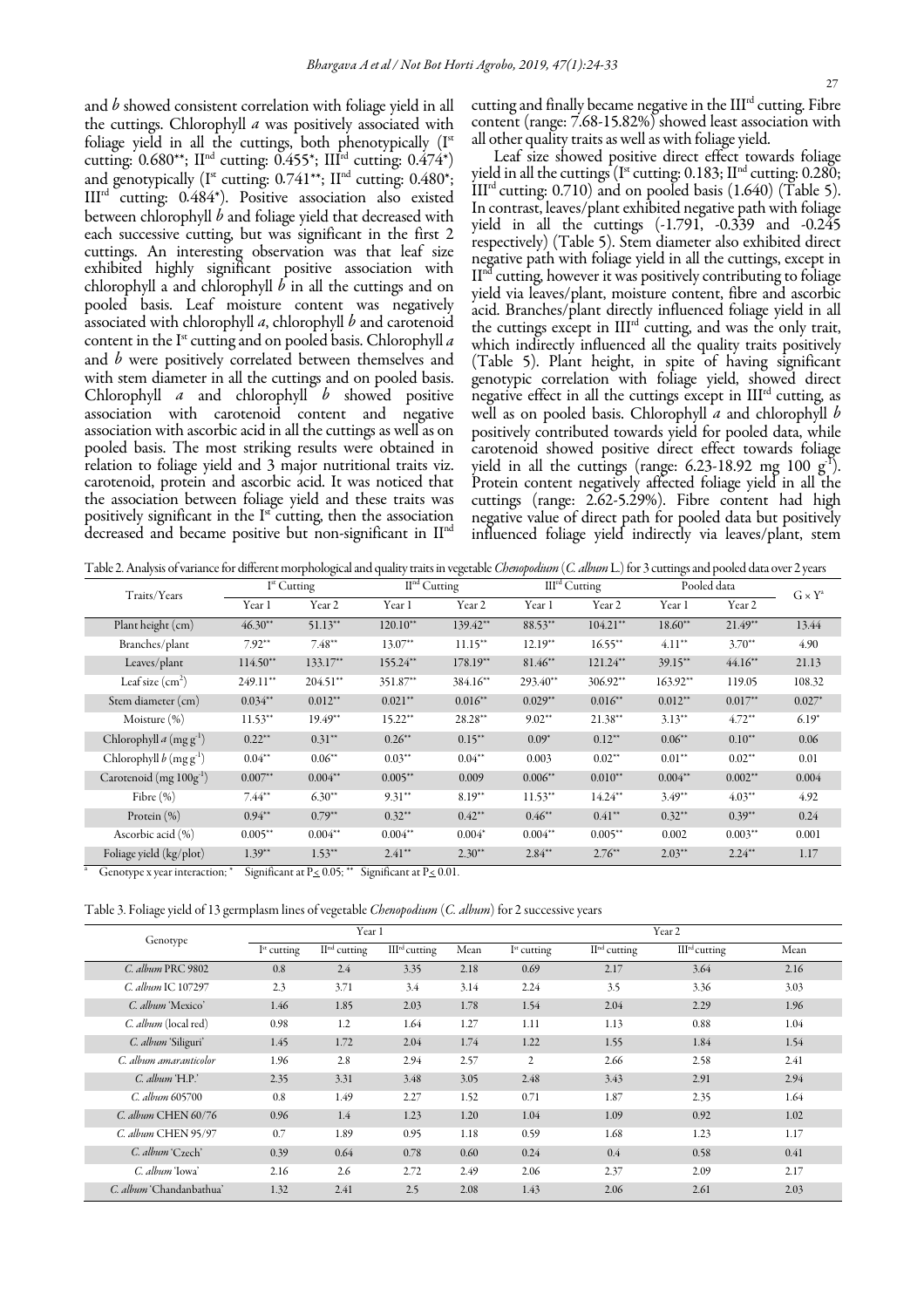# Bhargava A et al / Not Bot Horti Agrobo, 2019, 47(1):24-33

| Table 4. Phenotypic and genotypic correlation coefficients between foliage yield and its 5 agronomic and 7 quality traits in vegetable Chenopodium |  |  |
|----------------------------------------------------------------------------------------------------------------------------------------------------|--|--|
|                                                                                                                                                    |  |  |

|                   |            |            | Phenotypic |            | Genotypic  |            |            |                |  |  |  |
|-------------------|------------|------------|------------|------------|------------|------------|------------|----------------|--|--|--|
| Characters        | $\rm I$    | $\rm II$   | Ш          | $\rm P$    | I          | $\rm II$   | Ш          | ${\bf P}$      |  |  |  |
|                   |            |            |            |            |            |            |            |                |  |  |  |
|                   |            |            |            |            |            |            |            |                |  |  |  |
| Plant height vs   |            |            |            |            |            |            |            |                |  |  |  |
| Branches/plant    | 0.178      | $0.589**$  | $0.744**$  | $0.648**$  | 0.196      | $0.611**$  | $0.760**$  | $0.690**$      |  |  |  |
| Leaves/plant      | $-0.230$   | 0.277      | 0.071      | $-0.021$   | $-0.249$   | 0.303      | 0.093      | $-0.018$       |  |  |  |
| Leaf size         | 0.350      | $0.548**$  | $0.487**$  | $0.559**$  | 0.364      | $0.560**$  | $0.497**$  | $0.570**$      |  |  |  |
| Stem diameter     | $-0.294$   | $0.712**$  | 0.319      | $0.561**$  | $-0.310$   | $0.685**$  | 0.330      | $0.594**$      |  |  |  |
| Moisture          | 0.231      | $-0.153$   | $0.436*$   | 0.224      | 0.245      | $-0.170$   | $0.453*$   | 0.260          |  |  |  |
| Chlorophyll a     | $-0.139$   | $-0.449*$  | 0.191      | 0.289      | $-0.156$   | $-0.460*$  | 0.205      | 0.301          |  |  |  |
| Chlorophyll b     | $-0.044$   | $-0.547**$ | 0.269      | 0.220      | $-0.059$   | $-0.571**$ | 0.283      | 0.249          |  |  |  |
| Carotenoid        | $-0.160$   | $-0.214$   | $-0.255$   | 0.019      | $-0.174$   | $-0.230$   | $-0.291$   | 0.035          |  |  |  |
| Fibre             | $0.393*$   | 0.219      | $-0.054$   | 0.024      | $0.410*$   | 0.226      | $-0.076$   | 0.050          |  |  |  |
| Protein           | 0.020      | $0.439*$   | $-0.431*$  | $0.430*$   | 0.049      | $0.460*$   | $-0.449*$  | $0.465*$       |  |  |  |
| Ascorbic acid     | 0.246      | 0.081      | 0.024      | 0.199      | 0.265      | 0.105      | 0.070      | 0.240          |  |  |  |
| Foliage yield     | $0.429*$   | $0.510**$  | $0.618**$  | $0.698**$  | $0.449*$   | $0.581**$  | $0.653**$  | $0.714**$      |  |  |  |
| Branches/plant vs |            |            |            |            |            |            |            |                |  |  |  |
| Leaves/plant      | $0.578**$  | $0.589**$  | 0.183      | $0.389*$   | $0.604**$  | $0.617**$  | 0.202      | $0.417*$       |  |  |  |
| Leaf size         | 0.024      | 0.257      | 0.211      | 0.091      | 0.051      | 0.289      | 0.203      | 0.114          |  |  |  |
|                   |            |            |            |            |            |            |            |                |  |  |  |
| Stem diameter     | 0.303      | 0.284      | $-0.158$   | 0.214      | 0.320      | 0.310      | $-0.169$   | 0.240<br>0.026 |  |  |  |
| Moisture          | $-0.569**$ | $-0.120$   | 0.379      | 0.008      | $-0.586**$ | $-0.139$   | $0.394*$   |                |  |  |  |
| Chlorophyll a     | $0.521**$  | $-0.610**$ | $-0.132$   | 0.159      | $0.539**$  | $-0.634**$ | $-0.130$   | 0.164          |  |  |  |
| Chlorophyll b     | $0.499**$  | $-0.446*$  | $-0.080$   | 0.178      | $0.530**$  | $-0.480**$ | $-0.061$   | 0.213          |  |  |  |
| Carotenoid        | $0.470*$   | $-0.090$   | 0.101      | 0.231      | $0.429*$   | $-0.068$   | 0.136      | 0.240          |  |  |  |
| Fibre             | $-0.284$   | $-0.042$   | 0.081      | 0.140      | $-0.299$   | $-0.064$   | 0.104      | 0.131          |  |  |  |
| Protein           | $0.502**$  | 0.248      | $-0.126$   | 0.360      | $0.519**$  | 0.232      | $-0.147$   | 0.378          |  |  |  |
| Ascorbic acid     | 0.069      | $0.510**$  | 0.194      | $0.461*$   | 0.096      | $0.547**$  | 0.202      | $0.476*$       |  |  |  |
| Foliage yield     | 0.297      | $0.421*$   | 0.270      | 0.371      | 0.309      | $0.443*$   | 0.293      | 0.348          |  |  |  |
| Leaves/plant vs   |            |            |            |            |            |            |            |                |  |  |  |
| Leaf size         | $-0.420*$  | $-0.384*$  | $-0.490**$ | $-0.603**$ | $-0.439*$  | $-0.410$   | $-0.511**$ | $-0.636**$     |  |  |  |
| Stem diameter     | 0.006      | $-0.223$   | $-0.594**$ | $-0.340$   | 0.017      | $-0.240$   | $-0.617**$ | $-0.337$       |  |  |  |
| Moisture          | $-0.440*$  | $-0.046$   | $0.547**$  | $-0.093$   | $-0.451*$  | $-0.070$   | $0.561**$  | $-0.087$       |  |  |  |
| Chlorophyll a     | $-0.091$   | $-0.370$   | $-0.436*$  | $-0.131$   | $-0.114$   | $-0.310$   | $-0.460*$  | $-0.153$       |  |  |  |
| Chlorophyll b     | $-0.070$   | $-0.080$   | $-0.299$   | 0.099      | $-0.095$   | $-0.097$   | $-0.341$   | 0.112          |  |  |  |
| Carotenoid        | 0.120      | $-0.399*$  | $-0.140$   | $-0.176$   | 0.143      | $-0.424*$  | $-0.163$   | $-0.195$       |  |  |  |
| Fibre             | $-0.464*$  | $-0.160$   | 0.229      | $-0.250$   | $-0.480*$  | $-0.191$   | 0.246      | $-0.294$       |  |  |  |
| Protein           | $-0.191$   | $0.439*$   | $0.440*$   | 0.180      | $-0.214$   | $0.460*$   | $0.481*$   | 0.197          |  |  |  |
| Ascorbic acid     | $-0.397*$  | $0.449*$   | $0.510**$  | 0.247      | $-0.410*$  | $0.463*$   | $0.591**$  | 0.260          |  |  |  |
| Foliage yield     | $-0.423*$  | $-0.402*$  | $-0.459*$  | $-0.562**$ | $-0.472*$  | $-0.414*$  | $-0.480*$  | $-0.591**$     |  |  |  |
| Leaf size vs      |            |            |            |            |            |            |            |                |  |  |  |
|                   |            |            |            |            |            |            |            |                |  |  |  |
| Stem diameter     | $0.523**$  | $0.729**$  | $0.684**$  | $0.860**$  | $0.536**$  | $0.760**$  | $0.710**$  | $0.874**$      |  |  |  |
| Moisture          | $-0.027$   | 0.159      | 0.173      | 0.123      | $-0.040$   | 0.178      | 0.201      | 0.149          |  |  |  |
| Chlorophyll a     | $0.590**$  | $0.621**$  | $0.635**$  | $0.569**$  | $0.620**$  | $0.702**$  | $0.754**$  | $0.675**$      |  |  |  |
| Chlorophyll b     | $0.619**$  | $0.637**$  | $0.670**$  | $0.617**$  | $0.646**$  | $0.650**$  | $0.691**$  | $0.633**$      |  |  |  |
| Carotenoid        | $0.503**$  | 0.260      | $-0.329$   | 0.080      | $0.531**$  | 0.246      | $-0.346$   | 0.104          |  |  |  |
| Fibre             | 0.196      | 0.120      | $-0.040$   | $-0.016$   | 0.183      | 0.114      | $-0.096$   | $-0.043$       |  |  |  |
| Protein           | 0.350      | $-0.251$   | $-0.331$   | $-0.109$   | $0.369*$   | $-0.240$   | $-0.374$   | $-0.126$       |  |  |  |
| Ascorbic acid     | $-0.069$   | $-0.153$   | $-0.120$   | 0.149      | $-0.109$   | $-0.165$   | $-0.104$   | $-0.180$       |  |  |  |
| Foliage yield     | $0.701**$  | $0.740**$  | $0.890**$  | $0.866**$  | $0.740**$  | $0.769**$  | $0.865**$  | $0.894**$      |  |  |  |
| Stem diameter vs  |            |            |            |            |            |            |            |                |  |  |  |
| Moisture          | $-0.121$   | 0.150      | $-0.290$   | $-0.144$   | $-0.140$   | 0.164      | $-0.309$   | $-0.165$       |  |  |  |
| Chlorophyll a     | $0.643**$  | $0.605**$  | $0.590**$  | $0.630**$  | $0.631**$  | $0.623**$  | $0.610**$  | $0.621**$      |  |  |  |
| Chlorophyll b     | $0.630**$  | $0.581**$  | $0.410*$   | $0.596**$  | $0.680**$  | $0.614**$  | $0.484*$   | $0.649**$      |  |  |  |
| Carotenoid        | $0.491*$   | $-0.190$   | $-0.173$   | 0.281      | $0.475*$   | $-0.213$   | $-0.199$   | 0.308          |  |  |  |
| Fibre             | $-0.130$   | 0.241      | $-0.211$   | $-0.152$   | $-0.156$   | 0.265      | $-0.254$   | $-0.169$       |  |  |  |
| Protein           | $0.547**$  | $-0.053$   | $-0.504**$ | 0.051      | $0.580**$  | $-0.042$   | $-0.539**$ | 0.074          |  |  |  |
| Ascorbic acid     | $-0.161$   | $-0.314$   | $-0.294$   | $-0.324$   | $-0.190$   | $-0.334$   | $-0.270$   | $-0.349$       |  |  |  |
| Foliage yield     | 0.243      | $0.579**$  | $0.653**$  | $0.641**$  | 0.280      | $0.624**$  | $0.680**$  | $0.682**$      |  |  |  |
| Moisture vs       |            |            |            |            |            |            |            |                |  |  |  |
| Chlorophyll a     | $-0.452*$  | $-0.189$   | $-0.446*$  | $-0.574**$ | $-0.470*$  | $-0.162$   | $-0.464*$  | $-0.583**$     |  |  |  |
| Chlorophyll b     | $-0.403*$  | $-0.061$   | $-0.249$   | $-0.519**$ | $-0.429*$  | $-0.103$   | $-0.273$   | $-0.540**$     |  |  |  |
| Carotenoid        | $-0.740**$ | $-0.094$   | $-0.617**$ | $-0.499**$ | $-0.781**$ | $-0.124$   | $-0.640**$ | $-0.526**$     |  |  |  |
| Fibre             | $0.471*$   | 0.008      | 0.316      | $0.610**$  | $0.485*$   | $-0.063$   | 0.360      | $0.645**$      |  |  |  |
| Protein           | $-0.291$   | $-0.480*$  | $-0.484*$  | $-0.261$   | $-0.320$   | $-0.463*$  | $0.480*$   | $-0.299$       |  |  |  |
| Ascorbic acid     | $-0.171$   | 0.123      | 0.264      | 0.134      | $-0.195$   | 0.140      | 0.290      | 0.166          |  |  |  |
|                   | $-0.391*$  | $-0.074$   |            |            |            |            |            | 0.095          |  |  |  |
| Foliage yield     |            |            | 0.239      | 0.056      | $-0.414*$  | $-0.102$   | 0.271      |                |  |  |  |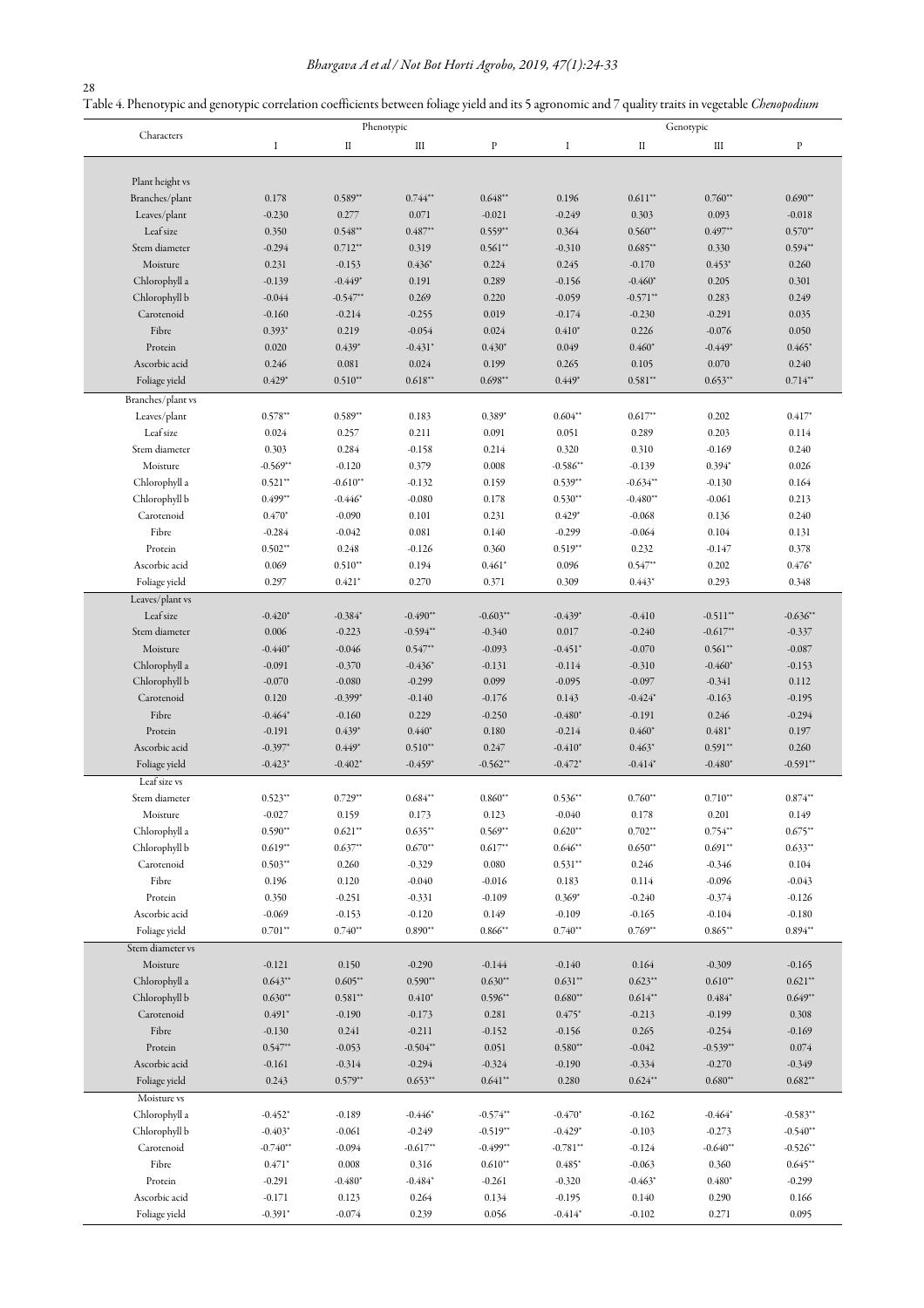|                                 | Chlorophyll a vs   |                 |            |            |            |            |            |            |            |
|---------------------------------|--------------------|-----------------|------------|------------|------------|------------|------------|------------|------------|
|                                 | Chlorophyll b      | $0.934**$       | $0.920**$  | $0.758**$  | $0.872**$  | $0.956**$  | $0.911**$  | $0.802**$  | $0.910**$  |
|                                 | Carotenoid         | $0.741**$       | 0.219      | 0.169      | $0.637**$  | $0.760**$  | 0.202      | 0.193      | $0.680**$  |
|                                 | Fibre              | $-0.183$        | 0.054      | $-0.396*$  | $-0.303$   | $-0.164$   | 0.090      | $-0.419*$  | $-0.340$   |
|                                 | Protein            | $0.856**$       | $-0.194$   | $-0.578**$ | 0.104      | $0.901**$  | $-0.220$   | $-0.594**$ | 0.110      |
|                                 | Ascorbic acid      | 0.083           | $-0.656**$ | $-0.139$   | $-0.549**$ | 0.070      | $-0.690**$ | $-0.161$   | $-0.560**$ |
|                                 | Foliage yield      | $0.680**$       | $0.455*$   | $0.474*$   | 0.250      | $0.741**$  | $0.480*$   | $0.484*$   | 0.292      |
|                                 | Chlorophyll $b$ vs |                 |            |            |            |            |            |            |            |
|                                 | Carotenoid         | $0.879**$       | 0.218      | 0.159      | $0.629**$  | $0.900**$  | 0.256      | 0.140      | $0.645**$  |
|                                 | Fibre              | $-0.103$        | $-0.141$   | $-0.093$   | $-0.313$   | $-0.109$   | $-0.160$   | $-0.123$   | $-0.386*$  |
|                                 | Protein            | $0.870**$       | $-0.271$   | $-0.480*$  | $-0.029$   | $0.853**$  | $-0.299$   | $-0.455*$  | $-0.080$   |
|                                 | Ascorbic acid      | 0.290           | $-0.450*$  | $-0.391*$  | $-0.410*$  | 0.320      | $-0.481*$  | $-0.405*$  | $-0.437*$  |
|                                 | Foliage yield      | $0.658**$       | $0.648**$  | 0.293      | 0.083      | $0.708**$  | $0.624**$  | 0.269      | 0.105      |
|                                 | Carotenoid vs      |                 |            |            |            |            |            |            |            |
|                                 | Fibre              | $-0.267$        | 0.098      | $-0.051$   | $-0.101$   | $-0.290$   | 0.106      | $-0.049$   | $-0.156$   |
|                                 | Protein            | $0.690**$       | $-0.248$   | $0.443*$   | 0.014      | $0.714***$ | $-0.298$   | $0.470*$   | $-0.054$   |
|                                 | Ascorbic acid      | 0.282           | $-0.351$   | $-0.164$   | $-0.098$   | 0.321      | $-0.377$   | $-0.195$   | $-0.114$   |
|                                 | Foliage yield      | $0.575***$      | $0.393*$   | $-0.469*$  | 0.149      | $0.546**$  | $0.410*$   | $-0.481**$ | 0.190      |
|                                 | Fibre vs           |                 |            |            |            |            |            |            |            |
|                                 | Protein            | $-0.130$        | $0.569**$  | 0.130      | $-0.449*$  | $-0.154$   | $0.544**$  | 0.185      | $-0.492**$ |
|                                 | Ascorbic acid      | 0.173           | $-0.281$   | $-0.057$   | $-0.140$   | 0.211      | $-0.319$   | $-0.041$   | $-0.179$   |
|                                 | Foliage yield      | 0.149           | 0.350      | $-0.143$   | $-0.082$   | 0.156      | 0.379      | $-0.194$   | $-0.127$   |
|                                 | Protein vs         |                 |            |            |            |            |            |            |            |
|                                 | Ascorbic acid      | $0.439*$        | 0.059      | 0.369      | $0.460*$   | $0.459*$   | 0.110      | 0.377      | $0.484*$   |
|                                 | Foliage yield      | $0.611**$       | 0.020      | $-0.529**$ | 0.256      | $0.650**$  | 0.084      | $-0.619**$ | 0.290      |
|                                 | Ascorbic acid vs   |                 |            |            |            |            |            |            |            |
|                                 | Foliage yield      | $0.396*$        | 0.149      | $-0.014$   | 0.176      | $0.417*$   | 0.163      | $-0.085$   | 0.188      |
| $\mathfrak{c}$ . $\mathfrak{c}$ | D 005 ** C.        | $D \cap \Omega$ |            |            |            |            |            |            |            |

Significant at P $\leq$  0.05; \*\* Significant at P $\leq$  0.01.

Table 5. Path coefficient analysis for 5 agronomic and 7 quality traits of foliage yield in vegetable Chenopodium

| Characters                |             | Plant<br>height | Branch.<br>/plant | Leaves<br>/plant | Leaf<br>size | Stem<br>diam. | Moisture<br>content | Chl.<br>$\boldsymbol{a}$ | Chl.<br>b | Carote-<br>noid | Fibre    | Protein  | Ascorbic<br>acid | Genotypic<br>correlation |
|---------------------------|-------------|-----------------|-------------------|------------------|--------------|---------------|---------------------|--------------------------|-----------|-----------------|----------|----------|------------------|--------------------------|
| Plant<br>$\mathbf{I}$     |             | $-0.436$        | $-0.068$          | 0.113            | $-0.153$     | 0.153         | $-0.140$            | 0.077                    | 0.029     | 0.087           | $-0.168$ | $-0.013$ | $-0.130$         | $0.449*$                 |
| height<br>$\rm II$        |             | $-0.274$        | $-0.170$          | $-0.066$         | $-0.138$     | $-0.184$      | 0.040               | 0.127                    | 0.364     | 0.058           | $-0.069$ | $-0.090$ | $-0.031$         | $0.581**$                |
| III<br>(cm)               |             | 0.369           | 0.280             | 0.031            | 0.168        | 0.124         | 0.181               | 0.084                    | 0.113     | $-0.084$        | $-0.030$ | $-0.162$ | 0.013            | $0.653**$                |
| $\mathbf{P}$              |             | $-0.765$        | $-0.541$          | 0.030            | $-0.436$     | $-0.441$      | $-0.196$            | $-0.240$                 | $-0.199$  | $-0.025$        | $-0.014$ | $-0.330$ | $-0.140$         | $0.714**$                |
| $\mathbf{I}$              |             | 0.277           | 1.650             | 0.980            | 0.026        | 0.480         | $-1.140$            | 0.849                    | 0.860     | 0.721           | $-0.582$ | 0.810    | 0.131            | 0.309                    |
| Branches/II               |             | 0.369           | 0.483             | 0.288            | 0.114        | 0.152         | $-0.067$            | $-0.330$                 | $-0.240$  | $-0.060$        | $-0.031$ | 0.133    | 0.261            | $0.443*$                 |
| Ш<br>plant                |             | $-0.180$        | $-0.220$          | $-0.060$         | $-0.041$     | 0.041         | $-0.087$            | 0.031                    | 0.037     | $-0.034$        | $-0.019$ | 0.034    | $-0.064$         | 0.293                    |
|                           | P           | 1.151           | 1.685             | 0.649            | 0.161        | 0.390         | 0.084               | 0.281                    | 0.428     | 0.490           | 0.221    | 0.601    | 0.746            | 0.348                    |
| $\mathbf I$               |             | 0.441           | $-1.084$          | $-1.791$         | 0.743        | $-0.019$      | 1.171               | 0.140                    | 0.132     | $-0.170$        | 0.891    | 0.381    | 0.710            | $-0.472*$                |
| $\mathbf{I}$<br>Leaves/   |             | $-0.102$        | $-0.205$          | $-0.339$         | 0.136        | 0.080         | 0.010               | 0.289                    | 0.230     | 0.126           | 0.057    | $-0.140$ | $-0.130$         | $-0.414*$                |
| III<br>plant              |             | $-0.021$        | $-0.049$          | $-0.245$         | 0.112        | 0.130         | $-0.142$            | 0.128                    | 0.084     | 0.040           | $-0.047$ | $-0.165$ | $-0.120$         | $-0.480*$                |
| $\mathbf{P}$              |             | 0.034           | $-0.314$          | $-0.840$         | 0.541        | 0.301         | 0.103               | 0.143                    | $-0.084$  | 0.202           | 0.240    | $-0.175$ | $-0.206$         | $-0.591**$               |
| Leaf<br>$\bf{I}$          |             | 0.106           | 0.032             | $-0.070$         | 0.183        | 0.096         | $-0.009$            | 0.109                    | 0.104     | 0.102           | 0.050    | 0.070    | $-0.014$         | $0.740**$                |
| $\mathbf{I}$<br>size      |             | 0.146           | 0.076             | $-0.117$         | 0.280        | 0.211         | 0.039               | $-0.049$                 | $-0.099$  | 0.071           | 0.048    | $-0.081$ | $-0.035$         | $0.769**$                |
| III<br>(cm <sup>2</sup> ) |             | 0.365           | 0.152             | $-0.350$         | 0.710        | 0.483         | 0.129               | 0.254                    | 0.205     | $-0.244$        | $-0.033$ | $-0.281$ | $-0.094$         | $0.865**$                |
| P                         |             | 0.940           | 0.163             | $-1.042$         | 1.640        | 1.430         | 0.183               | 0.540                    | 0.371     | 0.130           | $-0.026$ | $-0.160$ | $-0.210$         | $0.894**$                |
| Stem                      | $\mathbf I$ | 0.172           | $-0.163$          | $-0.021$         | $-0.253$     | $-0.463$      | 0.034               | $-0.322$                 | $-0.329$  | $-0.236$        | 0.081    | $-0.264$ | 0.097            | 0.280                    |
| diameter II               |             | 0.149           | 0.073             | $-0.051$         | 0.153        | 0.186         | 0.036               | $-0.030$                 | $-0.090$  | $-0.059$        | 0.053    | $-0.016$ | $-0.064$         | $0.624**$                |
| III<br>(cm)               |             | $-0.040$        | 0.020             | 0.098            | $-0.112$     | $-0.163$      | 0.064               | $-0.113$                 | $-0.070$  | 0.031           | 0.041    | 0.079    | 0.053            | $0.680**$                |
| $\mathbf{P}$              |             | $-0.825$        | $-0.316$          | 0.537            | $-1.245$     | $-1.452$      | 0.244               | $-0.970$                 | $-0.870$  | $-0.488$        | 0.296    | $-0.039$ | 0.480            | $0.682**$                |
| Moisture I                |             | 0.052           | $-0.016$          | $-0.040$         | $-0.004$     | $-0.014$      | 0.030               | $-0.028$                 | $-0.024$  | $-0.081$        | 0.033    | $-0.021$ | $-0.012$         | $-0.414**$               |
| $\mathbf{I}$<br>content   |             | 0.063           | 0.027             | 0.011            | $-0.057$     | $-0.053$      | $-0.271$            | 0.252                    | 0.271     | 0.031           | 0.021    | 0.143    | $-0.028$         | $-0.102$                 |
| (96)<br>III               |             | 0.010           | 0.013             | 0.022            | 0.009        | $-0.014$      | 0.048               | $-0.021$                 | $-0.024$  | $-0.024$        | 0.014    | 0.004    | 0.020            | 0.271                    |
| P                         |             | 0.182           | 0.032             | $-0.070$         | 0.080        | $-0.120$      | 0.702               | $-0.502$                 | $-0.481$  | $-0.513$        | 0.465    | $-0.194$ | 0.091            | 0.095                    |
| $\mathbf{I}$              |             | 0.074           | $-0.301$          | 0.049            | $-0.306$     | $-0.394$      | 0.328               | $-0.536$                 | $-0.514$  | $-0.430$        | 0.097    | $-0.440$ | $-0.034$         | $0.741**$                |
| Chl. a<br>$\;$ II         |             | $-0.090$        | $-0.140$          | $-0.079$         | $-0.050$     | $-0.048$      | $-0.059$            | 0.203                    | 0.321     | 0.056           | 0.020    | $-0.040$ | $-0.140$         | $0.480*$                 |
| $(mg g-1)$<br>$\rm III$   |             | $-0.014$        | 0.012             | 0.043            | $-0.029$     | $-0.048$      | 0.044               | $-0.070$                 | $-0.081$  | 0.025           | 0.033    | 0.054    | 0.016            | $0.484**$                |
| $\mathbf{P}$              |             | 0.023           | 0.014             | $-0.075$         | 0.024        | 0.036         | $-0.035$            | 0.045                    | 0.045     | 0.083           | $-0.024$ | 0.015    | $-0.030$         | 0.292                    |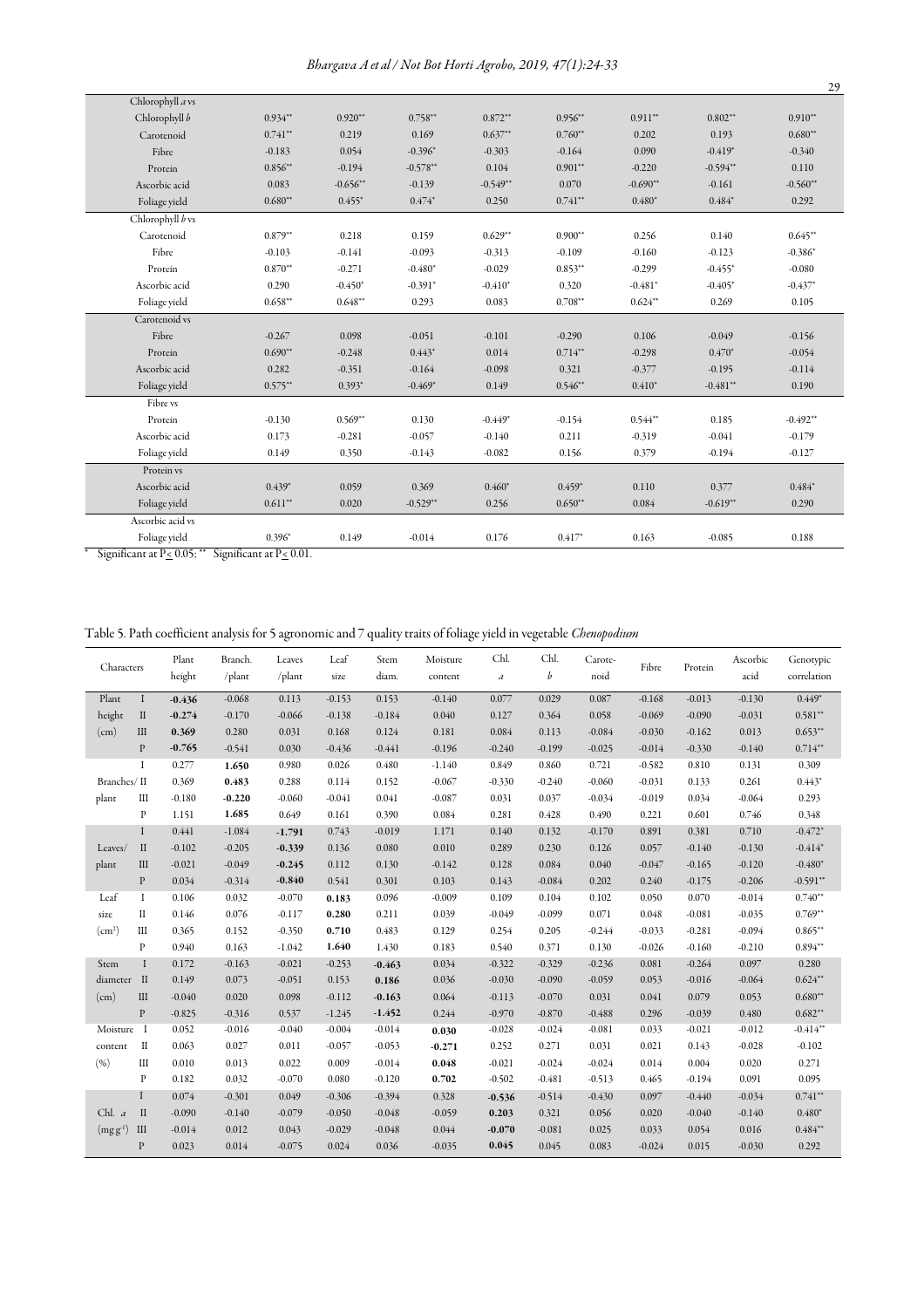| $0.708**$<br>0.633<br>0.960<br>$-0.036$<br>0.537<br>$-0.093$<br>0.683<br>$-0.518$<br>0.842<br>$-0.130$<br>0.904<br>0.240<br>Ι.<br>0.938<br>Chl. b<br>$_{\rm II}$<br>$0.624**$<br>0.325<br>0.271<br>0.056<br>0.203<br>0.233<br>0.029<br>$-0.534$<br>$-0.121$<br>0.068<br>0.183<br>0.312<br>$-0.584$<br>0.269<br>$-0.008$<br>0.007<br>0.026<br>0.034<br>$-0.007$<br>$-0.021$<br>$-0.017$<br>0.016<br>$-0.016$<br>$-0.009$<br>0.024<br>$-0.007$<br>III<br>$(mg g-1)$<br>0.103<br>0.105<br>0.039<br>0.029<br>0.017<br>0.030<br>0.086<br>$-0.090$<br>0.136<br>0.133<br>$-0.056$<br>0.040<br>$-0.059$<br>P<br>$0.546**$<br>$-0.074$<br>$-0.522$<br>0.364<br>$-0.148$<br>0.209<br>0.034<br>0.239<br>0.219<br>0.370<br>0.332<br>0.149<br>0.482<br>Carotenoid II<br>$0.410*$<br>$-0.016$<br>$-0.012$<br>$-0.010$<br>0.324<br>0.028<br>$-0.031$<br>0.014<br>$-0.017$<br>0.219<br>$-0.022$<br>$-0.028$<br>0.070<br>$(mg 100 g-1)$ III<br>$-0.481**$<br>$-0.006$<br>0.004<br>$-0.014$<br>$-0.008$<br>$-0.022$<br>$-0.007$<br>$-0.090$<br>$-0.010$<br>$-0.008$<br>$-0.009$<br>0.020<br>0.015<br>$-0.020$<br>0.006<br>$\mathbf{P}$<br>$-0.012$<br>$-0.009$<br>$-0.005$<br>0.033<br>$-0.022$<br>$-0.029$<br>0.190<br>0.020<br>$-0.012$<br>0.035<br>0.014<br>0.156<br>I<br>$-0.034$<br>0.053<br>0.063<br>$-0.019$<br>0.024<br>$-0.016$<br>0.064<br>$-0.043$<br>0.031<br>0.019<br>0.016<br>$-0.062$<br>$_{\rm II}$<br>Fibre<br>$-0.024$<br>0.379<br>0.080<br>$-0.060$<br>0.068<br>0.115<br>$-0.019$<br>0.221<br>$-0.050$<br>0.050<br>0.260<br>$-0.118$<br>0.407<br>(%)<br>III<br>0.017<br>$-0.005$<br>$-0.021$<br>0.004<br>$-0.015$<br>0.023<br>0.017<br>0.009<br>$-0.058$<br>$-0.012$<br>0.021<br>$-0.194$<br>0.041<br>P<br>$-0.013$<br>$-0.780$<br>0.480<br>$-1.190$<br>$-0.127$<br>$-0.150$<br>0.290<br>0.034<br>0.210<br>0.424<br>0.080<br>0.610<br>0.120<br>$-0.514$<br>$0.650**$<br>$-0.019$<br>$-0.374$<br>$-0.564$<br>0.341<br>$-0.870$<br>$-0.874$<br>0.154<br>$-0.460$<br>0.231<br>$-0.680$<br>$-1.024$<br>$\mathbf{I}$<br>$-0.103$<br>$-0.060$<br>0.079<br>0.143<br>0.289<br>0.079<br>$-0.170$<br>0.084<br>$-0.130$<br>0.024<br>0.263<br>$-0.026$<br>Protein<br>$-0.270$<br>(96)<br>$-0.619**$<br>III<br>0.128<br>0.170<br>0.036<br>0.081<br>0.155<br>$-0.018$<br>0.184<br>$-0.162$<br>$-0.040$<br>$-0.093$<br>$-0.142$<br>$-0.280$<br>$\mathbf{P}$<br>0.115<br>0.096<br>$-0.064$<br>$-0.130$<br>0.290<br>0.063<br>$-0.034$<br>0.020<br>0.066<br>0.015<br>$-0.011$<br>0.240<br>0.131<br>Ascorbic I<br>$0.417*$<br>$-0.074$<br>$-0.026$<br>$-0.060$<br>0.112<br>0.022<br>0.054<br>$-0.039$<br>$-0.041$<br>$-0.110$<br>$-0.101$<br>0.039<br>$-0.241$<br>П<br>acid<br>0.034<br>0.124<br>0.027<br>$-0.112$<br>0.163<br>0.104<br>$-0.033$<br>$-0.075$<br>$-0.151$<br>$-0.091$<br>$-0.053$<br>0.024<br>0.190<br>(% )<br>III<br>0.009<br>0.058<br>0.170<br>$-0.036$<br>$-0.086$<br>0.090<br>$-0.042$<br>$-0.184$<br>$-0.027$<br>0.270<br>$-0.085$<br>$-0.051$<br>0.102<br>$\mathbf{P}$<br>$-0.749$<br>$-0.155$<br>$-0.341$<br>0.104<br>0.234<br>$-0.089$<br>0.391<br>0.326<br>0.129<br>0.085<br>0.188<br>$-0.170$<br>$-0.353$ | $\frac{30}{2}$ |  |  |  |  |  |  |  |  |
|------------------------------------------------------------------------------------------------------------------------------------------------------------------------------------------------------------------------------------------------------------------------------------------------------------------------------------------------------------------------------------------------------------------------------------------------------------------------------------------------------------------------------------------------------------------------------------------------------------------------------------------------------------------------------------------------------------------------------------------------------------------------------------------------------------------------------------------------------------------------------------------------------------------------------------------------------------------------------------------------------------------------------------------------------------------------------------------------------------------------------------------------------------------------------------------------------------------------------------------------------------------------------------------------------------------------------------------------------------------------------------------------------------------------------------------------------------------------------------------------------------------------------------------------------------------------------------------------------------------------------------------------------------------------------------------------------------------------------------------------------------------------------------------------------------------------------------------------------------------------------------------------------------------------------------------------------------------------------------------------------------------------------------------------------------------------------------------------------------------------------------------------------------------------------------------------------------------------------------------------------------------------------------------------------------------------------------------------------------------------------------------------------------------------------------------------------------------------------------------------------------------------------------------------------------------------------------------------------------------------------------------------------------------------------------------------------------------------------------------------------------------------------------------------------------------------------------------------------------------------------------------------------------------------------------------------------------------------------------------------------------------------------------------------------------------------------------------------------------------|----------------|--|--|--|--|--|--|--|--|
|                                                                                                                                                                                                                                                                                                                                                                                                                                                                                                                                                                                                                                                                                                                                                                                                                                                                                                                                                                                                                                                                                                                                                                                                                                                                                                                                                                                                                                                                                                                                                                                                                                                                                                                                                                                                                                                                                                                                                                                                                                                                                                                                                                                                                                                                                                                                                                                                                                                                                                                                                                                                                                                                                                                                                                                                                                                                                                                                                                                                                                                                                                                  |                |  |  |  |  |  |  |  |  |
|                                                                                                                                                                                                                                                                                                                                                                                                                                                                                                                                                                                                                                                                                                                                                                                                                                                                                                                                                                                                                                                                                                                                                                                                                                                                                                                                                                                                                                                                                                                                                                                                                                                                                                                                                                                                                                                                                                                                                                                                                                                                                                                                                                                                                                                                                                                                                                                                                                                                                                                                                                                                                                                                                                                                                                                                                                                                                                                                                                                                                                                                                                                  |                |  |  |  |  |  |  |  |  |
|                                                                                                                                                                                                                                                                                                                                                                                                                                                                                                                                                                                                                                                                                                                                                                                                                                                                                                                                                                                                                                                                                                                                                                                                                                                                                                                                                                                                                                                                                                                                                                                                                                                                                                                                                                                                                                                                                                                                                                                                                                                                                                                                                                                                                                                                                                                                                                                                                                                                                                                                                                                                                                                                                                                                                                                                                                                                                                                                                                                                                                                                                                                  |                |  |  |  |  |  |  |  |  |
|                                                                                                                                                                                                                                                                                                                                                                                                                                                                                                                                                                                                                                                                                                                                                                                                                                                                                                                                                                                                                                                                                                                                                                                                                                                                                                                                                                                                                                                                                                                                                                                                                                                                                                                                                                                                                                                                                                                                                                                                                                                                                                                                                                                                                                                                                                                                                                                                                                                                                                                                                                                                                                                                                                                                                                                                                                                                                                                                                                                                                                                                                                                  |                |  |  |  |  |  |  |  |  |
|                                                                                                                                                                                                                                                                                                                                                                                                                                                                                                                                                                                                                                                                                                                                                                                                                                                                                                                                                                                                                                                                                                                                                                                                                                                                                                                                                                                                                                                                                                                                                                                                                                                                                                                                                                                                                                                                                                                                                                                                                                                                                                                                                                                                                                                                                                                                                                                                                                                                                                                                                                                                                                                                                                                                                                                                                                                                                                                                                                                                                                                                                                                  |                |  |  |  |  |  |  |  |  |
|                                                                                                                                                                                                                                                                                                                                                                                                                                                                                                                                                                                                                                                                                                                                                                                                                                                                                                                                                                                                                                                                                                                                                                                                                                                                                                                                                                                                                                                                                                                                                                                                                                                                                                                                                                                                                                                                                                                                                                                                                                                                                                                                                                                                                                                                                                                                                                                                                                                                                                                                                                                                                                                                                                                                                                                                                                                                                                                                                                                                                                                                                                                  |                |  |  |  |  |  |  |  |  |
|                                                                                                                                                                                                                                                                                                                                                                                                                                                                                                                                                                                                                                                                                                                                                                                                                                                                                                                                                                                                                                                                                                                                                                                                                                                                                                                                                                                                                                                                                                                                                                                                                                                                                                                                                                                                                                                                                                                                                                                                                                                                                                                                                                                                                                                                                                                                                                                                                                                                                                                                                                                                                                                                                                                                                                                                                                                                                                                                                                                                                                                                                                                  |                |  |  |  |  |  |  |  |  |
|                                                                                                                                                                                                                                                                                                                                                                                                                                                                                                                                                                                                                                                                                                                                                                                                                                                                                                                                                                                                                                                                                                                                                                                                                                                                                                                                                                                                                                                                                                                                                                                                                                                                                                                                                                                                                                                                                                                                                                                                                                                                                                                                                                                                                                                                                                                                                                                                                                                                                                                                                                                                                                                                                                                                                                                                                                                                                                                                                                                                                                                                                                                  |                |  |  |  |  |  |  |  |  |
|                                                                                                                                                                                                                                                                                                                                                                                                                                                                                                                                                                                                                                                                                                                                                                                                                                                                                                                                                                                                                                                                                                                                                                                                                                                                                                                                                                                                                                                                                                                                                                                                                                                                                                                                                                                                                                                                                                                                                                                                                                                                                                                                                                                                                                                                                                                                                                                                                                                                                                                                                                                                                                                                                                                                                                                                                                                                                                                                                                                                                                                                                                                  |                |  |  |  |  |  |  |  |  |
|                                                                                                                                                                                                                                                                                                                                                                                                                                                                                                                                                                                                                                                                                                                                                                                                                                                                                                                                                                                                                                                                                                                                                                                                                                                                                                                                                                                                                                                                                                                                                                                                                                                                                                                                                                                                                                                                                                                                                                                                                                                                                                                                                                                                                                                                                                                                                                                                                                                                                                                                                                                                                                                                                                                                                                                                                                                                                                                                                                                                                                                                                                                  |                |  |  |  |  |  |  |  |  |
|                                                                                                                                                                                                                                                                                                                                                                                                                                                                                                                                                                                                                                                                                                                                                                                                                                                                                                                                                                                                                                                                                                                                                                                                                                                                                                                                                                                                                                                                                                                                                                                                                                                                                                                                                                                                                                                                                                                                                                                                                                                                                                                                                                                                                                                                                                                                                                                                                                                                                                                                                                                                                                                                                                                                                                                                                                                                                                                                                                                                                                                                                                                  |                |  |  |  |  |  |  |  |  |
|                                                                                                                                                                                                                                                                                                                                                                                                                                                                                                                                                                                                                                                                                                                                                                                                                                                                                                                                                                                                                                                                                                                                                                                                                                                                                                                                                                                                                                                                                                                                                                                                                                                                                                                                                                                                                                                                                                                                                                                                                                                                                                                                                                                                                                                                                                                                                                                                                                                                                                                                                                                                                                                                                                                                                                                                                                                                                                                                                                                                                                                                                                                  |                |  |  |  |  |  |  |  |  |
|                                                                                                                                                                                                                                                                                                                                                                                                                                                                                                                                                                                                                                                                                                                                                                                                                                                                                                                                                                                                                                                                                                                                                                                                                                                                                                                                                                                                                                                                                                                                                                                                                                                                                                                                                                                                                                                                                                                                                                                                                                                                                                                                                                                                                                                                                                                                                                                                                                                                                                                                                                                                                                                                                                                                                                                                                                                                                                                                                                                                                                                                                                                  |                |  |  |  |  |  |  |  |  |
|                                                                                                                                                                                                                                                                                                                                                                                                                                                                                                                                                                                                                                                                                                                                                                                                                                                                                                                                                                                                                                                                                                                                                                                                                                                                                                                                                                                                                                                                                                                                                                                                                                                                                                                                                                                                                                                                                                                                                                                                                                                                                                                                                                                                                                                                                                                                                                                                                                                                                                                                                                                                                                                                                                                                                                                                                                                                                                                                                                                                                                                                                                                  |                |  |  |  |  |  |  |  |  |
|                                                                                                                                                                                                                                                                                                                                                                                                                                                                                                                                                                                                                                                                                                                                                                                                                                                                                                                                                                                                                                                                                                                                                                                                                                                                                                                                                                                                                                                                                                                                                                                                                                                                                                                                                                                                                                                                                                                                                                                                                                                                                                                                                                                                                                                                                                                                                                                                                                                                                                                                                                                                                                                                                                                                                                                                                                                                                                                                                                                                                                                                                                                  |                |  |  |  |  |  |  |  |  |
|                                                                                                                                                                                                                                                                                                                                                                                                                                                                                                                                                                                                                                                                                                                                                                                                                                                                                                                                                                                                                                                                                                                                                                                                                                                                                                                                                                                                                                                                                                                                                                                                                                                                                                                                                                                                                                                                                                                                                                                                                                                                                                                                                                                                                                                                                                                                                                                                                                                                                                                                                                                                                                                                                                                                                                                                                                                                                                                                                                                                                                                                                                                  |                |  |  |  |  |  |  |  |  |
|                                                                                                                                                                                                                                                                                                                                                                                                                                                                                                                                                                                                                                                                                                                                                                                                                                                                                                                                                                                                                                                                                                                                                                                                                                                                                                                                                                                                                                                                                                                                                                                                                                                                                                                                                                                                                                                                                                                                                                                                                                                                                                                                                                                                                                                                                                                                                                                                                                                                                                                                                                                                                                                                                                                                                                                                                                                                                                                                                                                                                                                                                                                  |                |  |  |  |  |  |  |  |  |
|                                                                                                                                                                                                                                                                                                                                                                                                                                                                                                                                                                                                                                                                                                                                                                                                                                                                                                                                                                                                                                                                                                                                                                                                                                                                                                                                                                                                                                                                                                                                                                                                                                                                                                                                                                                                                                                                                                                                                                                                                                                                                                                                                                                                                                                                                                                                                                                                                                                                                                                                                                                                                                                                                                                                                                                                                                                                                                                                                                                                                                                                                                                  |                |  |  |  |  |  |  |  |  |
|                                                                                                                                                                                                                                                                                                                                                                                                                                                                                                                                                                                                                                                                                                                                                                                                                                                                                                                                                                                                                                                                                                                                                                                                                                                                                                                                                                                                                                                                                                                                                                                                                                                                                                                                                                                                                                                                                                                                                                                                                                                                                                                                                                                                                                                                                                                                                                                                                                                                                                                                                                                                                                                                                                                                                                                                                                                                                                                                                                                                                                                                                                                  |                |  |  |  |  |  |  |  |  |
|                                                                                                                                                                                                                                                                                                                                                                                                                                                                                                                                                                                                                                                                                                                                                                                                                                                                                                                                                                                                                                                                                                                                                                                                                                                                                                                                                                                                                                                                                                                                                                                                                                                                                                                                                                                                                                                                                                                                                                                                                                                                                                                                                                                                                                                                                                                                                                                                                                                                                                                                                                                                                                                                                                                                                                                                                                                                                                                                                                                                                                                                                                                  |                |  |  |  |  |  |  |  |  |

\* Significance at P  $\leq$  0.05; \*\* Significance at P  $\leq$  0.01; I-1<sup>st</sup> cutting; IIII<sup>nd</sup> cutting; III-III<sup>nd</sup> cutting; P- Pooled values.

diameter, chlorophyll a, chlorophyll b and protein content (Table 5). Ascorbic acid positively affected yield in  $I^*$ cutting as well as on pooled basis.

# Discussion

Only 1 out of the 3 diploid lines viz. C. album 'Chandanbathua' gave high foliage yield, while the sole exotic tetraploid line  $(C.$  *album* 'Mexico') gave marginally higher yield than the mean value. All the 4 indigenous hexaploid lines performed better than most of the exotic lines giving high yields in both the environments and on overall mean basis.

The higher values of genotypic correlation with respect to their corresponding phenotypic correlations were probably due to the modifier effect of environment on character association at the genetic level. The different cuttings showed low values of residual effect indicating that the characters under study are sufficient to account for variability in the crop. The consistently high positive association between foliage yield and leaf size in all the cuttings and pooled data indicates the utility of this trait for selection with respect to foliage yield. Matteucci (1998) and Sarker *et al.* (2015) have also reported significant correlation between plant biomass and leaf area in Amaranthus. Such strong association has also been reported in in other crops like coriander, forage maize, cotton and oil palm (Awal et al., 2004; Akram-Ghaderi and Soltani, 2007; Carpici and Celik 2010; Chaulagain et al., 2011). It is evident from Table 4 that leaf size was significantly correlated with chlorophyll  $a$  and chlorophyll  $b$ . This presents a very interesting interwoven relationship. An increase in leaf size would lead to increase in chlorophyll content resulting in higher photosynthesis and in turn enhanced foliage yield. Simultaneously, significant positive correlation of stem diameter with foliage yield plays an important role in enhancing foliage yield, as with large stem diameter, the plant would be more vigorous and bear larger leaves. High genetic correlation between total yield and basal diameter of stalks has also been reported in other vegetable crops

(Lopez-Anido et al., 1997). Leaves/plant was negatively associated with foliage yield and leaf size that suggests that increase in the number of leaves might lead to small leaf size and decreased foliage yield. Earlier, Shukla et al. (2004) have reported significant negative correlation between leaves/plant and foliage yield in Amaranthus tricolor. Significant positive association between leaves/plant and branches/plant has been reported for individual cuttings and for pooled data in vegetable amaranth (Amaranthus tricolor) (Shukla et al., 2004) and is quite understandable, as more branches would lead to more number of leaves/plant. Plant height observed significant positive correlation with branches/plant and leaf size in the II<sup>nd</sup> and III<sup>rd</sup> cuttings as well as on pooled basis. These results are in conformation with those obtained by Batta et al. (1995) who reported high positive correlation of plant height with leaf area in Amaranthus spp. Despite this, plant height maintained high significant positive association with stem diameter on pooled basis and in  $II<sup>nd</sup>$  cutting. This suggests that increase in plant height would lead to increase in branches/plant and leaf size along with enhancement in stem girth. This is in accordance with Shukla *et al.* (2004) who reported close association of plant height with branches/plant and stem diameter. Moisture content had negative correlation with chlorophyll a, chlorophyll  $b$  and carotenoid content in all the cuttings, except in  $II<sup>nd</sup>$  cutting suggesting that increase in moisture leads to decrease in these quality traits. There are reports of the existence of a negative genetic correlation between yield and quality components in forage grasses (Wilkins and Humphreys, 2003; Annicchiarico and Romani, 2005) as well as in cereals (Jenner et al., 1991; Pleijel et al., 1999). It was interesting to note that carotenoid, protein and ascorbic acid had significant positive association with foliage yield only in the  $I^*$  cutting when yield was minimum. The non-significant association of fibre content with foliage yield has also been reported in forage maize (Iptas and Acar, 2006). However, as yield increased with progression of successive cuttings, this association became negative. This is a general expectation since yield is known to be inversely proportional to quality.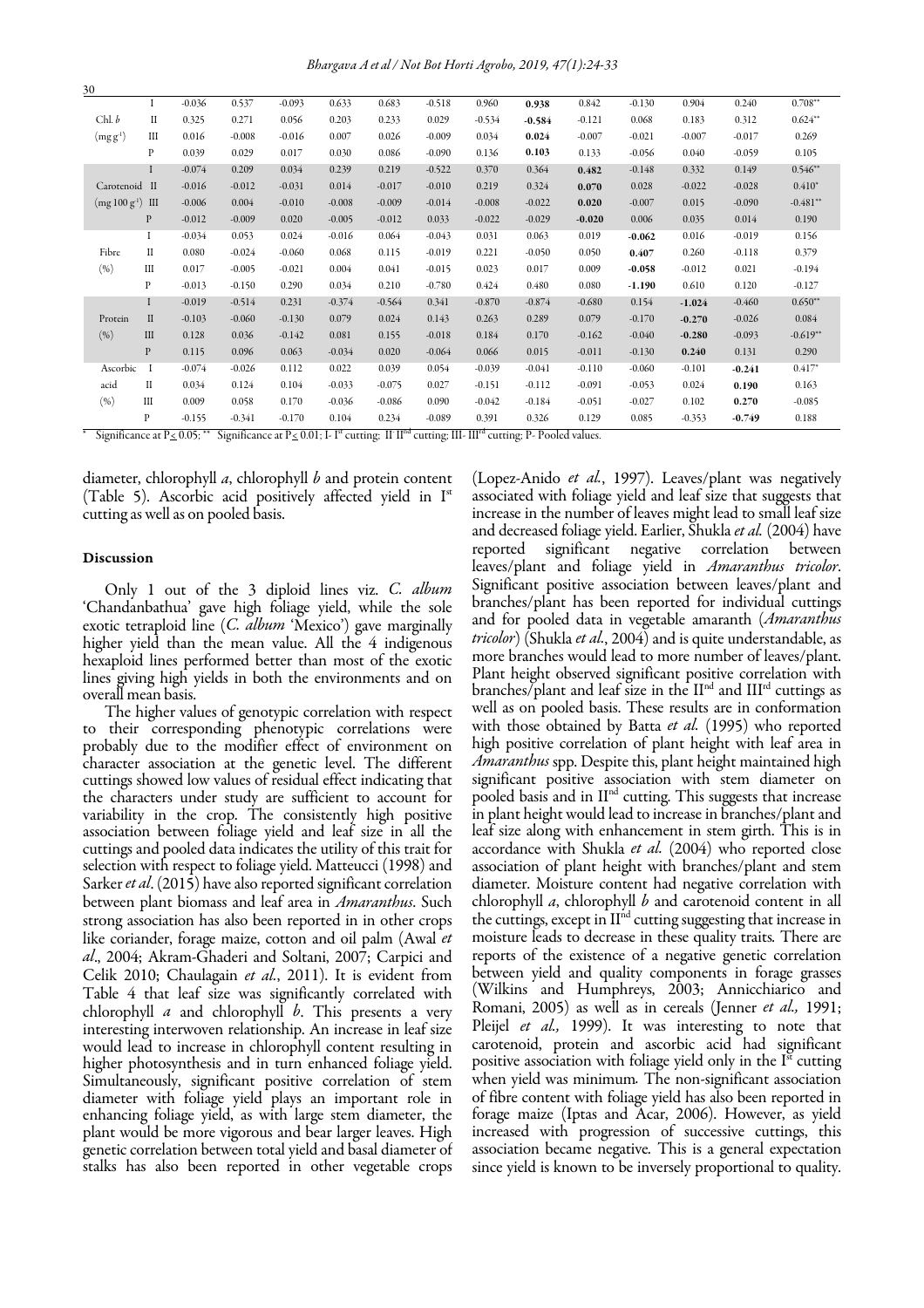However, in our study, analysis of pooled data revealed that no correlation existed between foliage yield and any of the major quality traits viz. fibre, carotenoid, protein or ascorbic acid. Thus, it is possible to increase yield in C. album without adversely affecting quality of the foliage. Such nonassociation of quality traits with foliage yield has also been reported in vegetable amaranth (Shukla et al., 2004).

Although correlation estimates are helpful in determining the components of complex traits such as yield, they do not provide an exact picture of the relative importance of the component traits (Santos et al., 2014). Correlation coefficients are not sufficient to describe relationship when the causal relationship among traits is needed and may be often misleading due to mutual cancellation of the component traits. Thus, study of path coefficient analysis becomes necessary, which takes into account the causal relationship of the components in addition to the degree of relationship. Path coefficient analysis developed by Wright (1921, 1923) permits the separation of correlation coefficient into components of direct and indirect effects and helps the breeder to decide on the use of correlated responses or of selection indices in breeding programs (Dewey and Lu, 1959; Santos et al. 2018). The advantage of path analysis is that it permits the partitioning of correlation coefficient into two components, the first being the path coefficient that measures the direct effect of a predictor variable upon its response variable, and the second is the indirect effect of a predictor variable on the response variable through other predictor variables (Dewey and Lu, 1959). Therefore, in the present study, genotypic correlations were partitioned into direct and indirect effects to know the relative importance of the components.

Path coefficient analysis was conducted taking foliage yield as dependent variable. Path analysis showed that branches/plant had highest positive direct influence on foliage yield followed by leaf size, moisture content, protein, chlorophyll  $a$  and chlorophyll  $b$ . Both branches/plant and moisture content did not exhibit association with foliage yield due to high negative indirect effect via plant height, ascorbic acid, stem diameter and leaves/plant on branches/plant, and fibre and plant height on moisture content. Branches/plant was also the only trait that exerted positive indirect influence over all other traits. The path analysis also revealed that plant height and stem diameter shared highly negative direct relationship with foliage yield. The correlation analysis, however, revealed significant positive correlation of foliage yield with both plant height and stem diameter due to the presence of positive indirect effect via leaf size and branches/plant. Apart from exerting high negative direct effect, plant height and stem diameter also indirectly influenced most of the traits negatively. Surprisingly, neither chlorophyll *a* nor chlorophyll *b* showed high direct or indirect effect on foliage yield. Fibre and ascorbic acid displayed high negative direct effect on yield in the  $I^*$  cutting and on pooled basis. In fact none of the quality traits seemed to majorly influence foliage yield and therefore selection based on quality traits is less likely to lead to yield enhancement in vegetable chenopods. Leaves/plant had high negative direct effect as well as significant negative correlation with foliage yield that makes it logical to select plants having less number of leaves for the improvement of foliage yield. These results are in

accordance with those obtained by Shukla et al. (2004) who reported negative correlation of leaves/plant with foliage yield as well as negative direct path value for leaves/plant in vegetable amaranth (A. tricolor L.). Leaf size had high positive direct effect and significant positive association with foliage yield that indicates a true relationship between these traits. Leaf size also indirectly affected foliage yield in a positive direction through majority of other traits. Thus, direct selection for leaf size should be exercised to bring about improvement in foliage yield in C. album.

#### Conclusions

This investigation is significant since it is the first such study on correlation and path analysis among foliage yield and different contributing traits in *C. album* over successive cuttings. The present study has proved that the leaves of C. album can serve as an important source of cheap nutrients and successive harvests can be made in this crop that adds to its utility. An important outcome is the conclusion that plant type for increased yield should have less number of large sized leaves.

#### Acknowledgements

The authors are thankful to the Director, National Botanical Research Institute, Lucknow, India for providing the facilities and constant encouragement to carry out the present investigation. Atul Bhargava acknowledges C.S.I.R., New Delhi for providing financial assistance.

# References

- Abel S, Gislum R, Boelt B (2017). Path and correlation analysis of perennial ryegrass (Lolium perenne L.) seed yield components. Journal of Agronomy and Crop Science 203:338-344.
- Aletor O, Oshodi AA, Ipinmoroti K (2002). Chemical composition of common leafy vegetables and functional properties of their leaf protein concentrates. Food Chemistry 78:63-68.
- Aastveit AH, Aastveit K (1993). Effects of genotype environment interactions on genetic correlations. Theoretical and Applied Genetics 86:1007-1013.
- Akram-Ghaderi F, Soltani A (2007). Leaf area relationships to plant vegetative characteristics in cotton (Gossypium hirsutum L.) grown in a temperate sub-humid environment. International Journal of Plant Production 1:63-71.
- Annicchiarico P, Romani M (2005). Genetic variation, heritability and genetic correlations for forage quality and yield traits of Mediterranean tall fescue germplasm. Plant Breeding 124:99-101.
- Awal MA, Ishak W, Endar J, Haniff M (2004). Determination of specific leaf area and leaf area-leaf mass relationship in oil palm plantation. Asian Journal of Plant Science 3:264-268.
- Bakshi DNG, Sensarma P, Pal DC (1999). A lexicon of medicinal plants of India, Calcutta, Naya Prakash.
- Bazile D, Pulvento C, Verniau A, Al-Nusairi MS, Ba D, Breidy J (2016). Worldwide evaluations of quinoa: preliminary results from post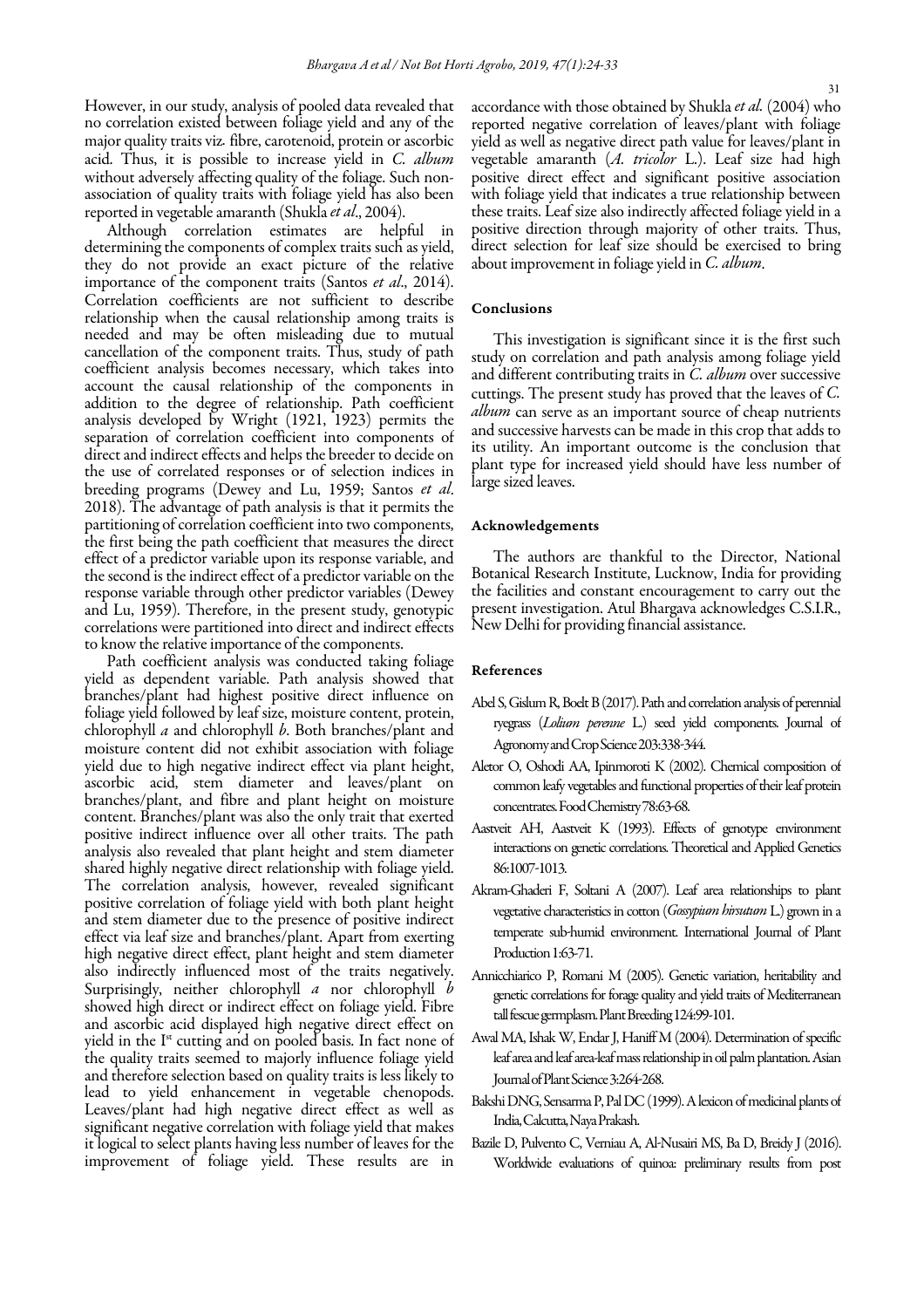international year of quinoa FAO projects in nine countries. Frontier in Plant Science 7:850.

- Batta RK, Sidhu BS, Mehndiratta PD (1995). Forage production of Amaranthus ssp. on the Indian sub-continent. Rangelands in a sustainable biosphere. Proceedings of the  $V<sup>th</sup>$  International Rangeland Congress, Salt Lake City, Utah, USA.
- Bhargava A, Shukla S, Katiyar RS, Ohri D (2003a). Selection parameters for genetic improvement in Chenopodium grain on sodic soil. Journal of Applied Horticulture 5:45-48.
- Bhargava A, Shukla S, Ohri D (2003b). Genetic association in Chenopodium. Indian Journal of Genetics and Plant Breeding 63:283- 284.
- Bhargava A, Shukla S, Ohri D (2006a). Chenopodium quinoa an Indian perspective. Industrial Crops Production 23:73-87.
- Bhargava A, Shukla S, Ohri D (2006b). Karyotypic studies on some cultivated and wild species of Chenopodium (Chenopodiaceae). Genetic Resources and Crop Evolution 53:1309-1320.
- Bhargava A, Shukla S, Ohri D (2007a). Evaluation of foliage yield and leaf quality traits in *Chenopodium* spp. in multiyear trials. Euphytica 153:199-213.
- Bhargava A, Shukla S, Ohri D (2007b). Genetic variability and interrelationship among various morphological and quality traits in quinoa (Chenopodium quinoa Willd.). Field Crops Research 101:104- 116.
- Bhargava A, Shukla S, Ohri D (2008). Implications of direct and indirect selection parameters for improvement of grain yield and quality components in Chenopodium quinoa Willd. International Journal of Plant Production 2:184-191.
- Bhargava A, Shukla S, Ohri D (2010). Mineral composition in foliage of some cultivated and wild species of *Chenopodium*. Spanish Journal of Agricultural Research 8:371-376.
- Bhargava A, Ohri D (2015). Quinoa in the Indian subcontinent. In: Bazile et al. (Eds). FAO and CIRAD: state of the art report of quinoa in the world in 2013. FAO, Rome, Italy pp 511-523.
- Bhargava A, Ohri D (2016). Origin of genetic variability and improvement of quinoa (Chenopodium quinoa Willd.). In: Rajpal VR, Rao SR, Raina SN (Eds). Gene pool diversity and crop improvement. Springer International Publishing, Switzerland pp 241-270.
- Bilalis D, Roussis I, Fuentes F, Kakabouki I, Travlos I (2017). Organic agriculture and innovative crops under Mediterranean conditions. Notulae Botanicae Horti Agrobotanici Cluj-Napoca 45:323-331.
- Bizeti HS, Carvalho CGP, Souza JRP, Destro D (2004). Path analysis under multicollinearity in soybean. Brazilian Archives of Biology and Technology 47: 669-676.
- Carpici E, Celik N (2010). Determining possible relationships between yield and yield-related components in forage maize (Zea mays L.) using correlation and path analyses. Notulae Botanicae Horti Agrobotanici Cluj-Napoca38:280-285.
- Chaulagain R, Pant SS, Thapa RB, Sharma MD (2011). Performance of coriander cultivars for green leaf production under late sowing condition. The Journal of Agriculture and Environment 12:67-73.
- Chen Y, Lübberstedt T (2010). Molecular basis of trait correlations. Trends

in Plant Science 15:454-461.

- Dewey DR, Lu KH (1959). A correlation and path coefficient analysis of components of crested wheat grass seed production. Agronomy Journal51:515-518.
- dos Santos A, Ceccon G, Davide LMC, Correa AM, Alves VB (2014). Correlations and path analysis of yield components in cowpea. Crop Breeding and Applied Biotechnology 14:82-87.
- Falconer DS (1989). Introduction to quantitative genetics. (3<sup>rd</sup> ed) London, Longman Sci. and Tech.
- Fuentes F, Bhargava A (2011). Morphological analysis of quinoa germplasm grown under lowland desert conditions. Journal of Agronomy and Crop Science 197:124-134.
- Fuentes F, Paredes-Gónzalez X (2015). Nutraceutical perspectives of quinoa: biological properties and functional applications. In: Bazile et al. (Eds). FAO and CIRAD: state of the art report of quinoa in the world in 2013. FAO, Rome, Italy pp 286-299.
- Garcia del Morel LF, Rharrabti Y, Villegas D, Royo C (2003). Evaluation of grain yield and its components in durum wheat under Mediterranean conditions: an ontogenic approach. Agronomy Journal 95:266-274.
- Glick D (1954). Methods of biochemical analysis. Vol. 1, New York, Interscience Publishers Inc.
- Iptas S, Acar AA (2006). Effect of hybrid and row spacing on maize forage yield and quality. Plant Soil and Environment 11:515-522.
- Jacobsen SE (2003). The worldwide potential for quinoa (Chenopodium quinoa Willd.). Food Reviews International 19:167-177.
- Jenner CF, Ugalde TD, Aspinall D (1991). The physiology of starch and protein deposition in the endosperm of wheat. Australian Journal of Plant Physiology 18:211-226.
- Jensen A (1978). Chlorophylls and carotenoids. In: Hellebust JA, Craigie JS (Eds). Handbook of physiological methods: physiological and biochemical methods, Cambridge University Press, Cambridge, pp 5- 70.
- Johnson HW, Robinson HF, Comstock RE (1955). Genotypic and phenotypic correlation in soybean and their implication in selection. Agronomy Journal 47:477-485.
- Joshi BD (1991). Genetic resources of leaf and grain Amaranthus and chenopod. In: Swaminathan MS, Jana S (Eds). Biodiversity. Macmillan India Ltd, Madras pp 121-134.
- Kaul HP, Laible WB, Nalborczyk E, Pirog S, Wasiak K (1996). The suitability of amaranth genotypes for grain and fodder use in central Europe. Bodenkultur 47:173-181.
- Khan ASMMR, Eyasmin R, Rashid MH, Ishtiaque S, Chaki AK (2016). Variability, heritability, character association, path analysis and morphological diversity in snake gourd. Agriculture and Natural Resources 50:483-489.
- Kirtikar KR, Basu BD (2001). Indian medicinal plants(Vol. 9), Dehradun, Oriental Enterprises.
- Kunkel G (1984). Plants for human consumption. Koeltz Scientific Books, Koenigstein.
- Lopez-Anido F, Cointry E, Picardi L, Camadro E (1997) Genetic variability of productive and vegetative characters in Asparagus officinalis L.estimates of heritability and genetic correlations. Brazilian Journal of Genetics 20:275-281.